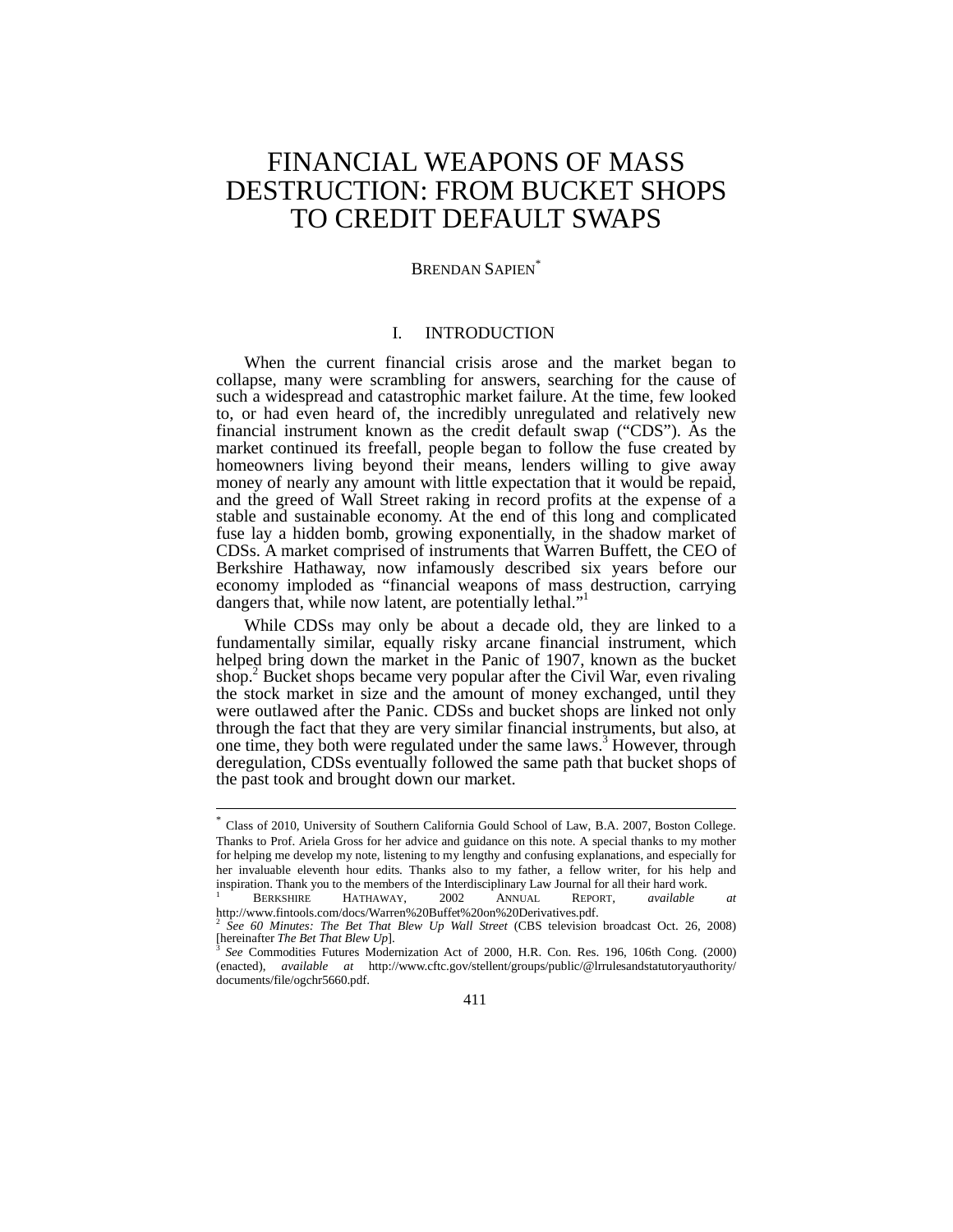As it was deregulation of these instruments that condemned us to repeat the past, it is regulation which will lift us to a prosperous and sustainable economic future. Our government has begun to take action and is continuing to devise various plans in hopes of reversing our economic downturn. We can learn from the past—specifically analyzing the bucket shop response and market response to regulation in the aftermath of the Panic of 1907—to better understand how the regulation of CDSs should be handled and the possible effects on the market that these potential regulations will have. The way in which we resolve this economic crisis will echo throughout our history. Thus, steps must be taken to ensure that an economic disaster of this magnitude will not again occur due to a lack of proper oversight and understanding of financial instruments such as CDSs.

This Note seeks to analyze the role that CDSs played in the 2008 United States economic crisis drawing an analogy to the bucket shops that contributed to the collapse of the market in the Panic of 1907, and recommending potential regulations for the CDS market. Part II describes bucket shops, their effects on the economy, how they contributed to the Panic of 1907, and their subsequent regulation. Part III offers the economic fundamentals of CDSs, their development, and their lack of regulation, establishing a connection to the bucket shops of the past. Part IV recounts the recent fall of our economy, outlining the fuse burning towards disaster, and the role that CDSs played in the eventual implosion of our economy. Part V concludes the Note by offering recommended regulations for the CDS market, while presenting the lessons that can be learned from the regulation of bucket shops after the Panic of 1907.

## II. BETTING ON WALL STREET IN THE LATE 19<sup>TH</sup> CENTURY

## A. THE RISE OF BUCKET SHOPS

"There is no more dramatic story in all economic history than that of the rise and fall of the bucket shops."4 While this may have been an exaggeration by economist James E. Boyle, writing in 1920 soon after the fall of bucket shops, these arcane financial instruments had a significant impact on the economic history of the United States and some of their characteristics can be seen in our modern financial instruments to this day.<sup>5</sup> The term "bucket shop"—according to speculator and frequent bucket shop patron, John Hill, writing in 1904—originated in London at the midcentury. The bucket shop at this time was a place "where the urban poor gathered to drink dregs of beer which had been collected in buckets from larger saloons."<sup>6</sup> The bucket shops that emerged in the United States did not stray too far from its origins, serving up a different vice to a similar clientele.

<sup>&</sup>lt;sup>4</sup> JAMES BOYLE, SPECULATION AND THE CHICAGO BOARD OF TRADE 89 (1920). <sup>5</sup> *See* Ann Fabian, Card Sharps and Bucket Shops: Gambling in Nineteenth-Century America 189 (1999). <sup>6</sup> *Id.*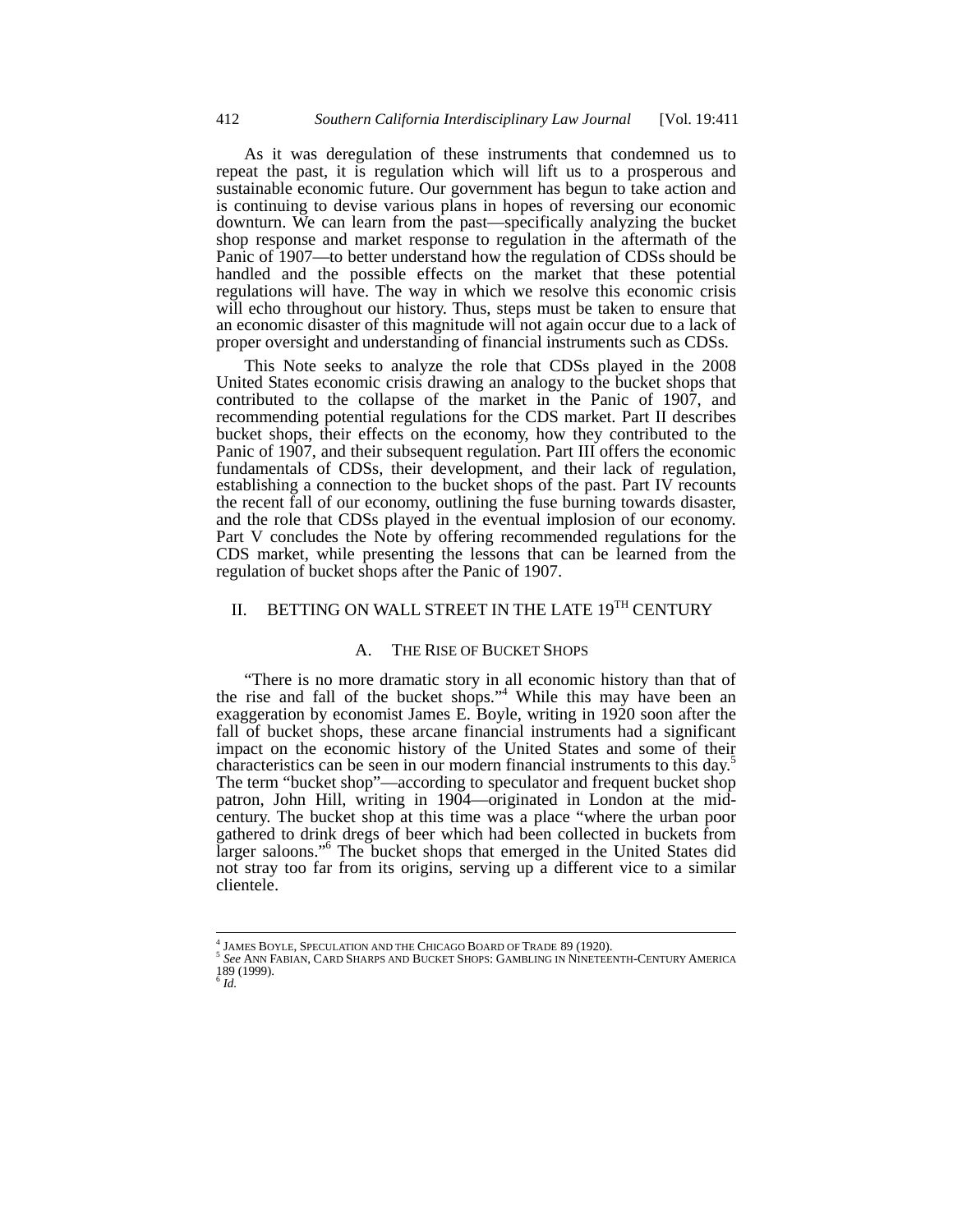In the years before the Panic of 1907, with the stock market still evolving, small investors wanted to get a piece of the growing American pie. At this time, exchanges such as the New York Stock Exchange required minimum margins of around ten percent and minimum trades of approximately 100 shares; transactions such as these involved hundreds or even thousands of dollars.<sup>7</sup> These financial requirements effectively prevented the common citizen from playing a part in the stock market, allowing only the wealthy to partake in the business of investing and speculating. In order to overcome this financial barrier, an illegitimate financial institution began to emerge, which offered average citizens an affordable opportunity to seemingly play the market as any wealthy investor would.

This "very pernicious element," as the *New York Times* described it in 1908 upon its eradication from New York City, was the bucket shop.<sup>8</sup> Bucket shops were essentially a form of gambling, but instead of ponies or parlor games, bucket shops allowed people to place bets on the stock market. They were derivative trading establishments in the most classic sense, as the value of the wages placed were derived from the underlying value of the stocks that the bets were placed upon.<sup>9</sup> A bettor could place a wager on whether a stock would go up or down, without ever having to buy any stock or hold any actual assets, so in effect, "there is no actual transaction."<sup>10</sup>

Bucket shops in many ways looked just like a legitimate stock or commodities brokerages, with a stock ticker providing the prices of each stock or commodity that a potential customer could bet upon.<sup>11</sup> These prices were then posted on a large board for the customers to see and place orders on, or rather bet on. A patron of a bucket shop could purchase a stock or commodity with one percent of the margin. In some bucket shops, even one-half of one percent was enough to purchase an order.<sup>12</sup> Due to such a low margin, the sum of money exchanging hands was generally between ten to fifty dollars, making these bets more reasonable for a common citizen, or even a pauper with a gambling problem.<sup>13</sup>

Unlike the actual stock market, where brokers and traders could prosper together, and there need not be a winner and a loser, the bucket shop and its patrons were adversaries, for when the bettor won, the bucket shop lost, and vice versa. This zero sum game was created due to the fact that, unlike the stock and commodities markets, which acted as a means through which goods and assets are traded, the bucket shop acted more like a casino.<sup>14</sup> For the bucket shop took all the orders of its patrons and held them or, as it was said at the time, put them "in the bucket." No assets were

<sup>7</sup> David Hochfelder, *"Where the Common People Could Speculate": The Ticker, Bucket Shops, and the*  Origins of Popular Participation in Financial Markets, 1880–1920, 93 J. AM. HIST. 335, 343 (2006).<br><sup>8</sup> No Bucket Shops for New Law to Hit, N.Y. TIMES, Sept. 2, 1908, at 8.<br><sup>9</sup> See The Bet That Blew Up, supra note 2.<br><sup>10</sup>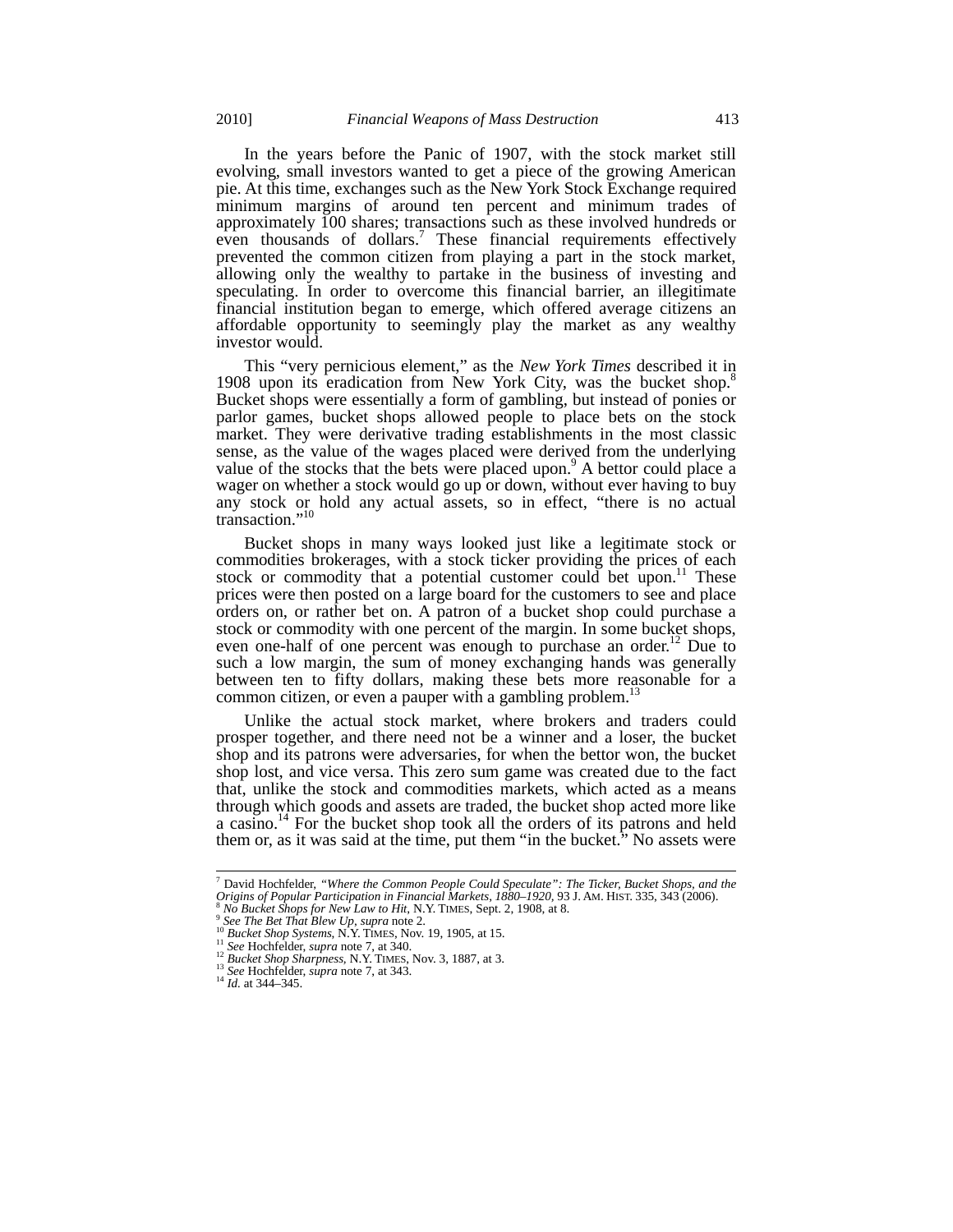transferred and the only purpose of the stock market was to provide the numbers for the order board for the patrons to bet on. So, if a customer of a bucket shop had bet that the price of sugar would rise by a dollar and it subsequently did, the bucket shop, like any casino, would payout the winnings to the patron. However, in the event that the price of sugar dropped below the patron's invested margin, the bucket shop would claim another victim and rake in its winnings.

As the desire of average citizens to dabble in the risky business of betting on stocks in hopes of large winnings grew, bucket shops began to open up all over the United States. The first bucket shop opened up in New York City in 1877, and by early 1878 they had spread to many of the major cities in the Midwest.<sup>15</sup> The popularity of bucket shops soon exploded, and "[b]y the mid-1880s bucket shops had moved into neighborhoods outside financial districts and into smaller cities and the countryside."16 At their peak, bucket shops totaled in the hundreds and began to rival the very stock and commodities markets on which they took bets. Bucket shops were allowed to flourish free of regulation, and for the most part, seen as harmless; as the Chicago Board of Trade's official historian Charles Taylor noted in 1917, "'they were not viewed with particular alarm' but regarded as 'a sort of democratized Board of Trade, where the common people could speculate."

The abundance of bucket shops during this time period created a shadow market generating thousands of unregulated and undocumented transactions. Meanwhile, the actual stock and commodities markets were being deprived of business, as bucket shop transactions surrounded these markets, but did not contribute to them in any way. Due to the lack of records provided by the bucket shops, it is impossible to obtain precise figures on just how much business they were doing, but some have been offered. In 1889, the *New York Times* "estimated that the patrons of the nation's bucket shops wagered the equivalent of a million shares a day. By way of comparison, the average daily volume on the New York Stock Exchange in June 1888 was roughly 140,000 shares."<sup>18</sup> "By way of comparison, the average daily volume on the New York Stock Exchange in June 1888 was roughly 140,000 . . . . .<sup>19</sup> The once small, seemingly harmless betting parlors had overtaken the market, and no longer was it merely the common citizen turning to the bucket shop to place orders on the stock market, but the seasoned investor looking to take advantage of the low margin required to place an order.<sup>20</sup>

## B. THE BUCKET SHOP EVILS EMERGE

As the influence and power of bucket shops grew, many began to view them as a danger to the economy, particularly to the stock and commodities

 $15$  *Id.* at 340.

<sup>15</sup> *Id.* at 340. <sup>16</sup> *Id.* at 341. <sup>17</sup> *Id.* at 340. <sup>18</sup> *Id.* at 345. <sup>19</sup> *Id.* <sup>20</sup> *See id.* at 340, 342.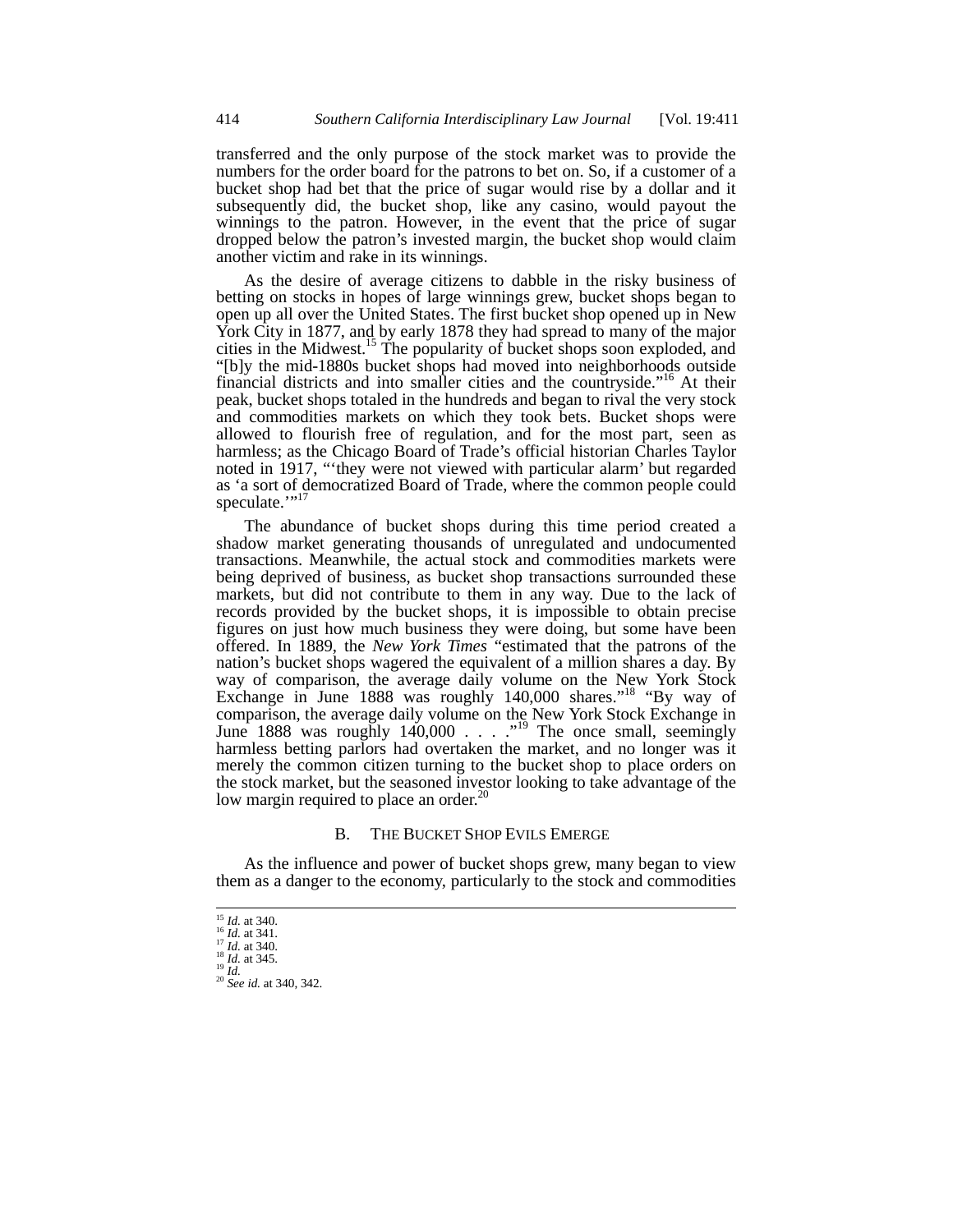markets that they rivaled. As an 1897 editorial in the *International Herald Tribune* described:

The result of the *Herald*'s investigations of the bucket shops was very curious. Like the jarring of a spider's web, when one part was touched the whole fabric began to rock, and tremendous commotion ensued among bankers and brokers and men with infallible systems for winning other people's money by speculating in grain or stocks. A great many of these human spiders were evidently working in concert and spinning a gigantic web to entrap foolish flies from all over the country.<sup>21</sup>

Bucket shops were coming to be viewed as the evil in the market—the symbol of irresponsibility and gambling.<sup>2</sup>

Many saw bucket shops as places where "[p]roprietors and their customers bought and sold in small amounts, and their unlicensed transactions had only adverse bearing on exchanges taking place in 'real' markets."<sup>23</sup> The flourishing of this fragile shadow market began to erode the stability necessary for a growing economy, distorting the market and redirecting financial resources that could properly allocate risk to dead end financial instruments outside the market. $24$  More and more citizens, even wealthy investors, began to play the market in bucket shops rather than the actual market on real exchanges. This was depriving the market of the much needed lifeblood of investment and capital backing.<sup>25</sup> Due to the opacity of the bucket shop market and its lack of regulation, the dangers hidden in this shadow market were not visible to most in the bucket shops or in legitimate exchanges.<sup>26</sup> Their direct effect on the legitimate exchanges was effectively imperceptible at the time, as no bucket shop transactions were documented, and there was no way of knowing exactly how many bucket shops were in operation.<sup>27</sup> The actual effect of such an alternate shadow market on a legitimate market is difficult to evaluate, and it is even harder to predict its potential to magnify any impending economic collapse.<sup>28</sup>

It is also important to note the type of patron who frequented the bucket shop, for these were generally speculators of limited means and experience, betting rather than investing in a particular financial instrument.<sup>29</sup> The majority of the time these patrons had little understanding of where their money was going or the risk involved in placing such wagers. The bucket shops were everywhere, and unlike the actual stock and commodities markets operating in a centralized location, the bucket shops came to the consumer as a decentralized entity independent from all other

<sup>&</sup>lt;sup>21</sup> Editorial, *Bucket Shops*, INT'L HERALD TRIB., Apr. 10, 1897.

<sup>22</sup> See FABIAN, supra note 5, at 153–202.<br>
<sup>22</sup> See FABIAN, supra note 5, at 153–202.<br>
<sup>23</sup> Id. at 189.<br>
<sup>24</sup> See generally Hochfelder, supra note 7, at 350.<br>
<sup>25</sup> See Hochfelder, supra note 7, at 340, 345.<br>
<sup>26</sup> See gener

<sup>&</sup>lt;sup>2/</sup> See Hochfelder, *supra* note 7, at 345.<br><sup>28</sup> See generally The Bet That Blew Up, *supra* note 2.<br><sup>29</sup> See Hochfelder, *supra* note 7, at 337.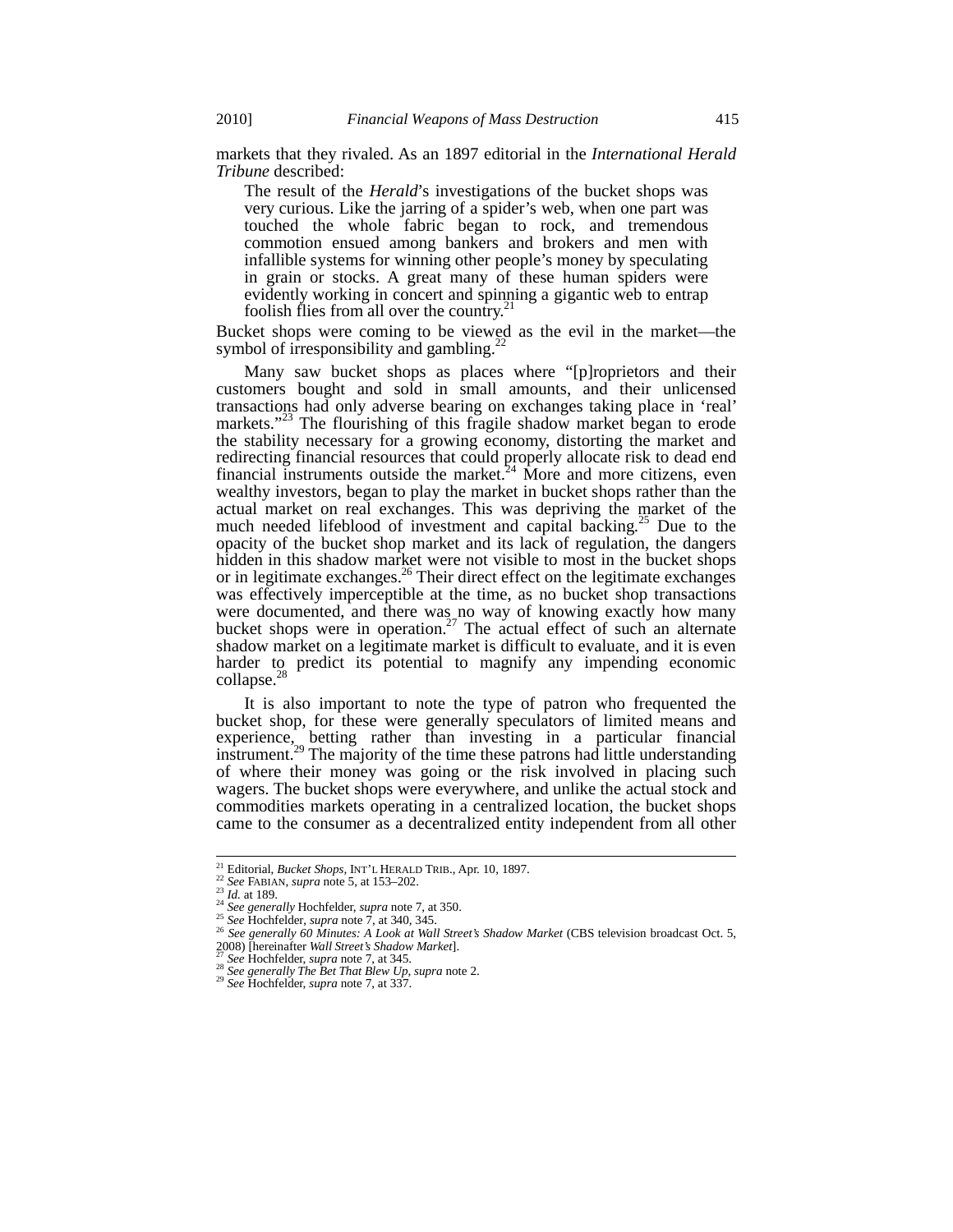bucket shops and free from regulation.<sup>30</sup> Also, in the case of the wealthy investor, bucket shops were a means of avoiding the regulations placed on legitimate markets when speculating in the economy. As mentioned, the margin necessary to trade was very little and thus reckless speculation, in effect gambling, carried with it little risk to such a wealthy patron, but had the potential for high rewards.<sup>3</sup>

Additionally, the complete lack of regulation and documentation of the bucket shops and their transactions made them particularly susceptible to intentional or unintentional fraud.<sup>32</sup> The majority of the bucket shops had little capital backing the bets that they took from patrons. For the most part, they relied on the majority of losing bets to pay for the rare few that did win. Due to a lack of regulation mandating that a certain percentage of capital be had for the number and size of bets taken, in the event that the majority of patrons had correctly speculated, the bucket shop would not have enough to cover all its winning bets. In this instance, the bucket shop would simply fold up, close its doors, and disappear with all the money, only to open at another location soon after.<sup>33</sup>

Furthermore, many bucket shops would also rig the prices with wash sales to the detriment of both the patron and the legitimate market as a whole.<sup>34</sup> As most of the bucket shop patrons tended to be "bulls," those that bet the prices of stocks or commodities would rise rather than fall, bucket shops would manipulate the legitimate market to drop the price of a stock or commodity. This practice was known as a "wash sale" because bucket shops, upon noticing that a significant number of their patrons had bet on a particular stock or commodity to rise, would place an order on the legitimate market to sell the particular stock well below its current price, thus " washing down" the price.<sup>35</sup> The effect that the wash sales had on the market came to be known as the "bucket shop drive."<sup>36</sup>

One of the greatest effects that bucket shops had on the economy and the markets during their time, which cannot be measured in dollars or shares, was their effect on the perception of common citizens and financiers on the still young speculation economy developing in the United States. Bucket shops blurred the line between legitimate market speculation and mere gambling as our speculative economy and the bucket shop shadow market flourished together.<sup>37</sup> Bucket shops "seemed to foster the worst distortions of a speculative market and to feed exactly the cunning and greed that had long threatened the republic of producers."<sup>38</sup> Arguably the bucket shops' greatest victims were the patrons who entered the bucket

 $^{\rm 30}$  See id. at 342.

<sup>33</sup> *See id. at 342.*<br><sup>31</sup> *See Bucket Shop Sharpness, supra* note 12.<br><sup>32</sup> *See generally* Hochfelder, *supra* note 7, at 340.<br><sup>33</sup> CHARLES KINDLEBERGER, MANIAS, PANICS, AND CRASHES: A HISTORY OF FINANCIAL CRISIS, 37–38 (Basic Books rev. ed. 1989).<br> $34$  See Hochfelder, *supra* note 7, at 344.<br> $35$  Id.

<sup>&</sup>lt;sup>34</sup> *See* Hochfelder, *supra* note 7, at 344.<br><sup>35</sup> *Id.*<br><sup>36</sup> *Id.* 36 *Id.* 36 *Id.* 37 *See* FABIAN, *supra* note 5, at 153–202; LAWRENCE E. MITCHELL, THE SPECULATION ECONOMY 193 (2007). (2007).<br><sup>38</sup> FABIAN, *supra* note 5, at 190.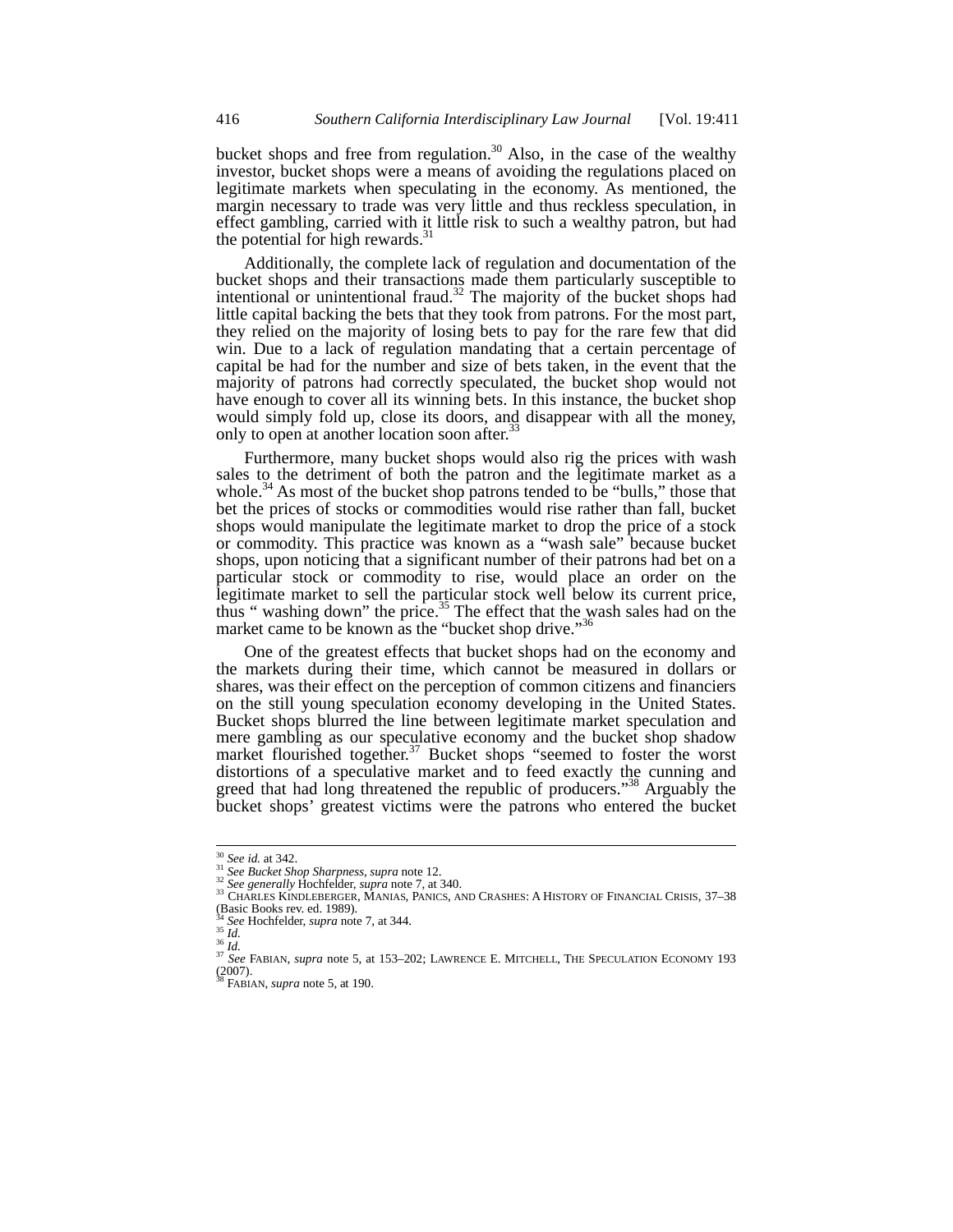shops actually believing they were trading in the actual stock or commodities markets, rather than the glorified gambling parlors.<sup>39</sup>

Even as the dangers of bucket shops were exposed, the unfettered speculation and illegitimate transactions that bucket shops promoted continued in the face of a growing opposition. The shadow market of bucket shops grew along with the economy in the late 1890s and early 1900s. It took a shock to the economy in the form of the Panic of 1907, and the subsequent regulation of both legitimate and illegitimate forms of speculation to bring about the end of buckets shops in the early twentieth century.<sup>40</sup>

## C. BUCKET SHOPS SET THE STAGE FOR THE PANIC OF 1907

Financial crises throughout history "result from a convergence of forces, a 'perfect storm' at work in the financial markets."41 The Panic of 1907 was no different, and as we begin to sort through the causes of our current economic crisis, we will begin to see the forces that caused the perfect storm we are weathering today. Bucket shops were a large part of the unfettered speculation, which weakened and distorted the market, and as some suggest, "this unfettered speculation contributed to the panic and stock market crash of  $1907.^{42}$  As mentioned before, the very nature of the bucket shop, as proprietors of unregulated and undocumented gambling transactions, makes it hard to precisely calculate the role that they played in the Panic of 1907, for the damage done by a shadow market is difficult to evaluate when the entire market goes dark. Having evaluated the evils of bucket shops though, one begins to see how they helped to create the backdrop upon which the events of the Panic played out, setting the stage for economic crisis.

The youthful economy in 1906 was booming, experiencing unprecedented growth and industrialization; between the mid-1890s and the end of 1906, the nation's annual growth rate was  $7.3\%$ , and between 1904 and 1906 alone, the Dow doubled in size. $43$  Companies were becoming corporations and capital was pouring into America's factories and infrastructure.<sup>44</sup> Every sector of the economy seemed to be growing and strengthening, from agriculture to railroad transportation.<sup>45</sup> Larger than life financiers also began to emerge; the "Wall Street Oligarchs" were blazing a trail of prosperity for the United States economy and amassing untold wealth and power, the most legendary and influential being J. Pierpont Morgan.<sup>46</sup>

<sup>&</sup>lt;sup>39</sup> See id.<br><sup>40</sup> See No Bucket Shops for New Law to Hit, supra note 8; Wall Street's Shadow Market, supra note 26.<br><sup>41</sup> ROBERT F. BRUNER & SEAN D. CARR, THE PANIC OF 1907: LESSONS LEARNED FROM THE MARKET'S <sup>41</sup> ROBERT F. BRUNER & SEAN D. CARR, THE PANIC OF 1907: LESSONS LEARNED FROM THE MARKET'S PERFECT STORM 4 (2007).<br><sup>43</sup> The Bet That Blew Up, supra note 2.<br><sup>43</sup> BRUNER & CARR, supra note 41, at 7; MITCHELL, supra note 37,

University of Southern California) (on file with Doheny Library, University of Southern California). <sup>46</sup> *See* BRUNER & CARR, *supra* note 41, at 10.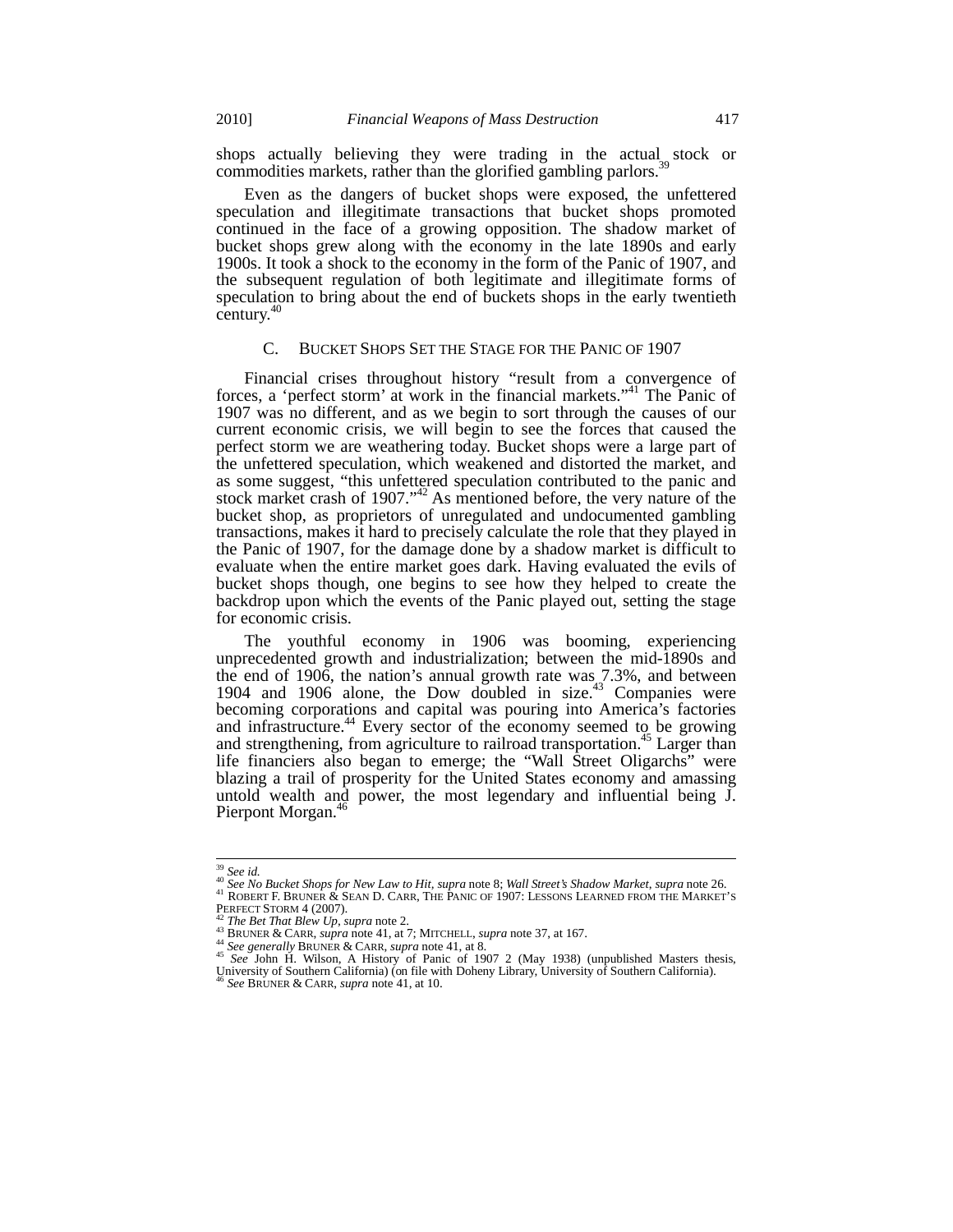With the economy and its players in such a state of euphoria, speculation was rampant, as faster and higher returns were demanded by small and large investors alike.<sup>47</sup> With speculation flourishing on the legitimate exchange, it is no wonder why bucket shops were booming as well. They had expanded their operation and evolved from the once simple independent gambling parlors to more professional establishments, playing a greater role in the economy than ever before. As the *New York Times* observed in 1905:

[I]n the last three or four years the bucket shop business has become so well organized that it has its direct influence even on the New York Stock Exchange, and the fact is beginning to be recognized. At least 90 percent of the business is backed by a few men commanding an immense amount of capital. Instead of there being thousands of bucket shops all over the country, each backed by an individual of limited resources, as in the old days, there are now several bucket shop systems maintaining headquarters in New York, Boston, Chicago, and Philadelphia.<sup>48</sup>

A key feature in the evolution of the bucket shops during this period was their interconnectedness. Through this interconnectedness, their complexity emerged; along with the increase in capital the heads of these consolidated bucket shops controlled, and thus deprived the actual exchanges. While the size of bucket shop operations and the amount of capital pouring into their market may have grown, the practices of the bucket shops, which brought them their initial and continued success, remained the same. They were engaging in wash sales, only now on a larger scale, affecting the market even more, and were still willing to close up shop should patrons place too many winning bets.

The dangers of bucket shops and their growing shadow market were magnified due to their evolution, and their ability to wreak havoc on a market in need of stability would soon be realized. As mentioned before, during this time there was little regulation over speculation occurring in legitimate exchanges, and nothing regulating the growing bucket shop market. The calls to regulate or eliminate the shadow market were ignored by those greedily indulging in it, hoping for a big payout. Before the Panic of 1907, the warning signs were surfacing and the impossibility of maintaining the exponential economic growth was becoming apparent, and "in 1906 the scholars in the field of economics were of the opinion that the loss of capital caused by wars and catastrophes, together with the craze for speculation, would cause a great strain upon the financial systems of the world."<sup>49</sup> The shadow market of bucket shops at its peak in size, influence, and control of capital had darkened the economic skies. Soon the storm would begin and panic would sweep the nation.

In April of 1906, with the United States and world economies having funded the Spanish-American War, the Boer War, and the Russo-Japanese

<sup>47</sup> *See* MITCHELL, *supra* note 37, at 198; Wilson, *supra* note 45, at 6. <sup>48</sup> *Bucket Shop Systems*, *supra* note 10. <sup>49</sup> Wilson, *supra* note 45, at 6.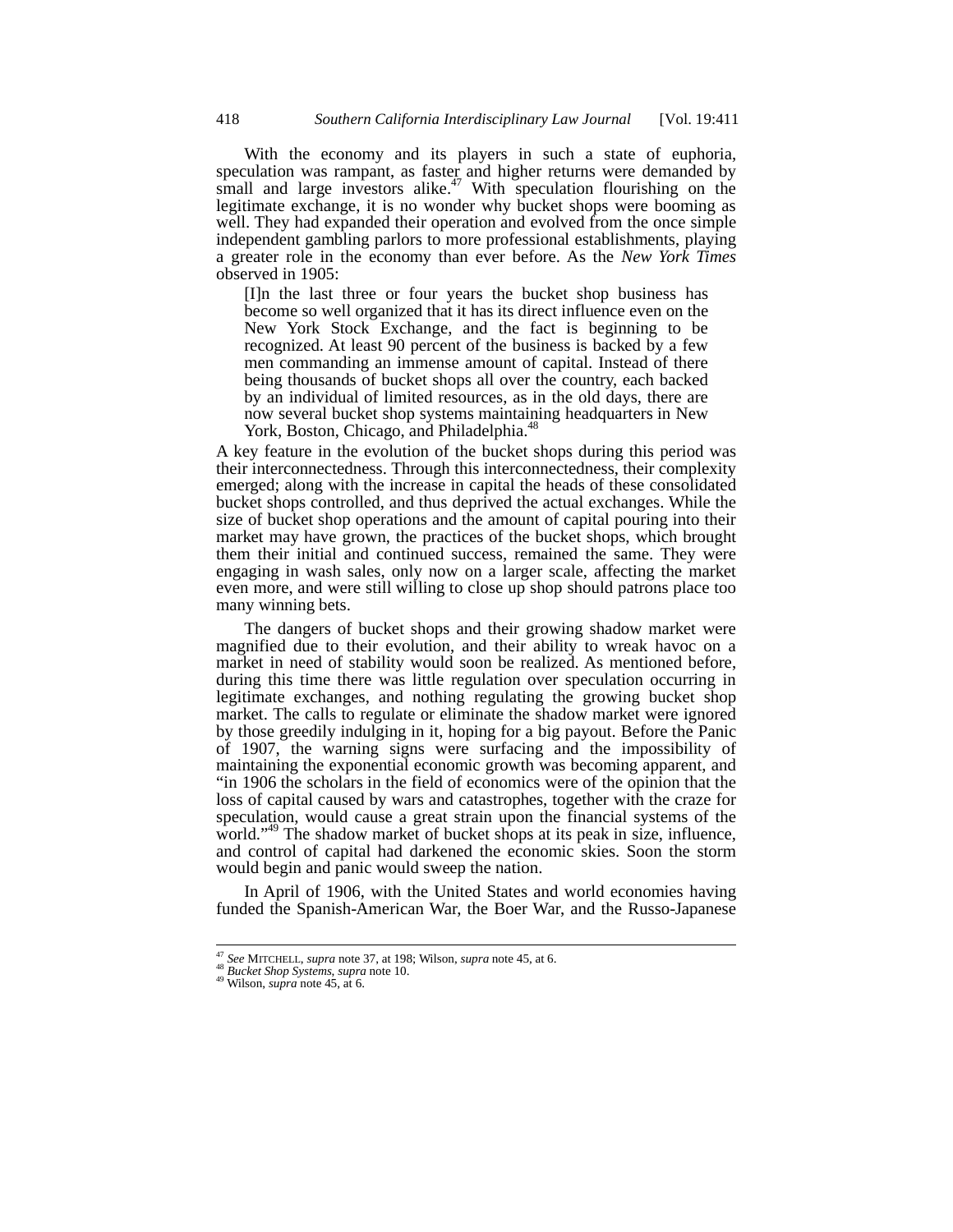War, the San Francisco earthquake hit causing catastrophic destruction.<sup>50</sup> This was a shock to the already weakened economy of the United States.<sup>51</sup> By this time, the seemingly endless supply of capital generating the growth of our economy had ceased, and with the recent wars and the catastrophic earthquake that set San Francisco ablaze, this supply was being drained leaving little to back the highly speculative United States economy that had developed.<sup>52</sup> Relief funds and gold reserves from New York and around the world were migrating to San Francisco.<sup>53</sup>

Money now began to tighten and capital was scarce. The once exuberant players and speculators in the market were losing confidence and began to liquidate their assets and investments, removing further capital from the already struggling economy.<sup>54</sup> The stock market began to falter and investors began to pull out, causing a slackening in trading. $55$  The lack of confidence in the market and atmosphere of capital stringency put the United States in a state of credit anorexia.<sup>56</sup> There were few willing to loan money, purchase bonds, or take any risk in a market so fragile and unstable.

With the capital reserves of New York City and the rest of the United States depleted, one final act of failed "speculative jugglery" would help push the now fragile market over the edge.<sup>57</sup> Two wealthy financiers, Fritz Augustus Heinze and Charles W. Morse, in hopes of bringing up the stock price of Fritz's own United Copper Company ("UCC"), which had fallen in the slumping economy, executed a very risky and desperate financial maneuver known as the "bear squeeze.<sup>558</sup> When this risky speculation failed, the dominoes began to fall; and as the stock of UCC fell, it took every bank and trust company that had backed the highly speculative deal with it. The brokerage houses that had purchased UCC stock on the margin, at the request of Hienze and Morse, also folded, having received no payments from them.<sup>59</sup> In the aftermath, the *New York Times* reported, "the ramifications of the failure and the possible consequences of the utter collapse of United Copper had a disastrous effect on Stock Exchanges sentiment."<sup>60</sup>

Few suspected that the Knickerbocker Trust Company, the third largest trust company in the country, headed by its reputable president Charles Barney, would be involved in the dealings of Hienze and Morse. A week after their failed scheme, however, the members of the Knickerbocker

<sup>50</sup> *See id.* at 6–7. The Spanish War (1898), the Boer War (1899–1902), and the Russo-Japanese War (1904–1905).<br>
(1904–1905).<br>
<sup>51</sup> See BRUNER & CARR, *supra* note 41, at 13.

See Divison, supra note 45, at 7.<br>
<sup>53</sup> See BRUNER & CARR, supra note 41, at 14–15.<br>
<sup>54</sup> See id. at 19–27.<br>
<sup>55</sup> Id. at 23.<br>
<sup>56</sup> Mat 34.<br>
<sup>56</sup> Mat 34.<br>
<sup>57</sup> BRUNER & CARR, supra note 41, at 37–38; Wilson, *supra* note 4 traders who had engaged in the short selling of borrowed shares to repurchase shares at a higher price, by driving it up through majority ownership. Such a financial maneuver is so risky, because it requires purchasing a lot of the stock in a company, and many times it is done on the margin. <sup>59</sup> *See id.* at 51. <sup>60</sup> *Id.*.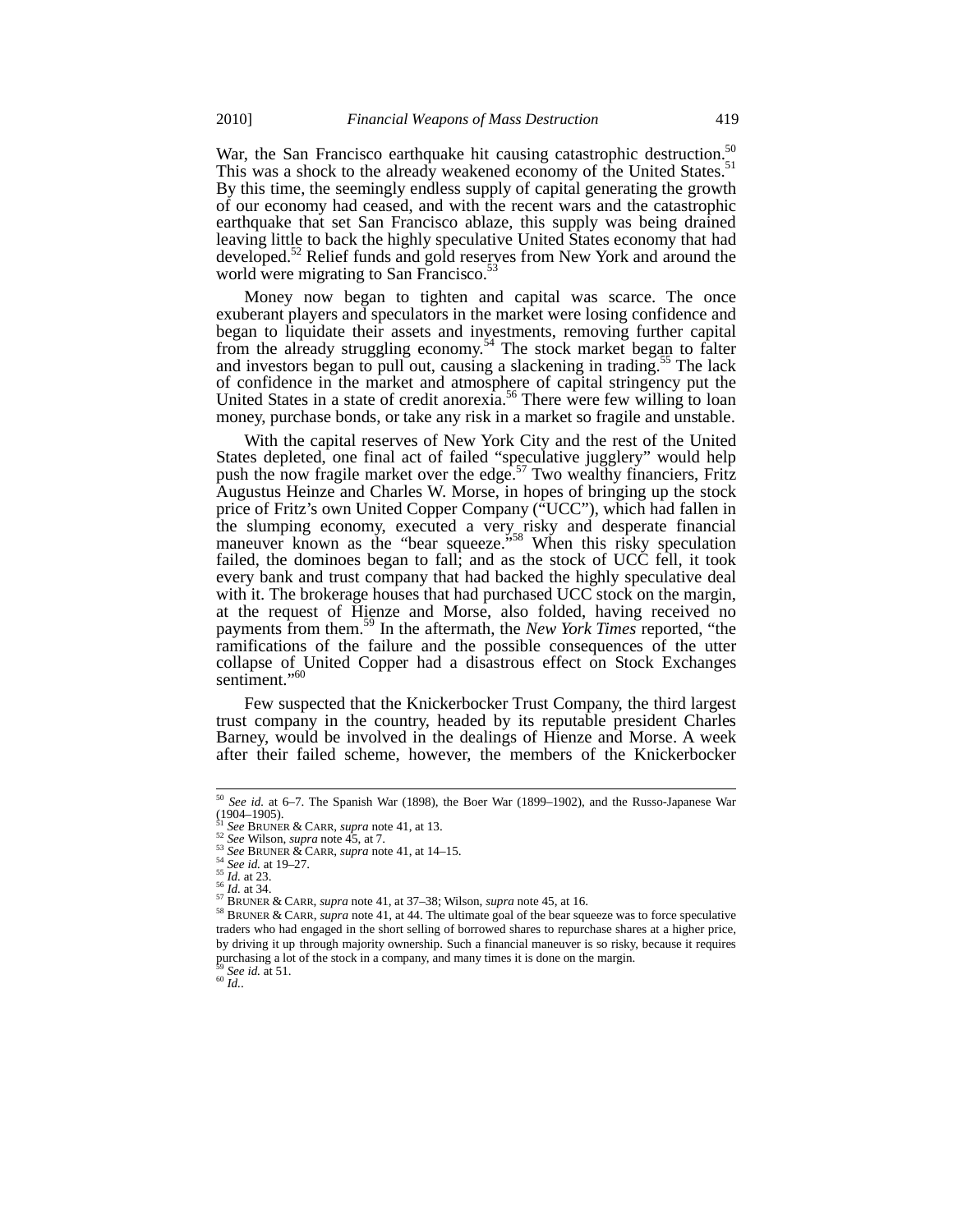board asked Barney to resign. Shortly thereafter, the National Bank of Commerce, which had agreed to act as the trust's sole clearing house agent, announced that it would no longer clear for Knickerbocker.<sup>61</sup> It was later revealed that Barney, as president of Knickerbocker Trust, had major holdings in numerous Morse controlled interests, and "the connection between Barney and the Heinze-Morse group had so engendered distrust that the feeling made itself felt by a succession of unfavorable balances."<sup>62</sup> This distrust generated a sense of panic, and a rush of withdrawals from Knickerbocker had begun. Soon it became apparent that Knickerbocker Trust would not be able to survive the run. The trust was eventually forced to close its doors, no longer able to return their customers' deposits.<sup>6</sup>

The Panic was now in full force, as the *New York Times* reported on October 23, 1907: "[a]ll New York was swept by the ever-growing money panic today."<sup>64</sup> The contagion spread fast and soon there were lines at every bank and trust company full of people eagerly waiting to withdraw their funds, trying to escape the fate of those who had lost all their deposits when Knickerbocker folded.<sup>65</sup> The panic that had gripped the nation then spread to the New York Stock Exchange, with prices plummeting as banks and trust companies continued to pull out of the market.<sup>66</sup> With the Stock Exchange crumbling, the brokerage houses faced closure as well. $67$  All of Wall Street was pushed to the brink.

The economy was feeling the pains of having relied so heavily on speculation as opposed to sound investment, on a shadow market rather than the legitimate exchanges that it had overtaken. Through legitimate and illegitimate speculation, the economy had grown at a record pace, but it did not contain the matching capital necessary to support such growth. Despite the millions of dollars once being traded in bucket shops, the lack of actual investment made it very easy for bucket shops, which had come to control an immense amount of capital, and their speculating patrons to abandon the market. There were no assets owned, nothing of value beyond the original bet placed in a shadow market. The speculation, which had been so popular, slowed as people began to get out of the market. Bucket shops during this time did not fare well either, as it is hard to make any money when the market trend is a steady and predictable decline.<sup>68</sup> The bucket shops, like the trust companies and banks, flooded out of the market, dumping the stocks that they had owned as a means of manipulating prices on the market, and driving it down even further.

The capital resources, which could have been used to maintain economic stability in the face of wars, catastrophes, and a slumping economy, were nowhere to be found. They remained in the pockets of the

<sup>61</sup> *See* Wilson, *supra* note 45, at 23. A clearing house is a financial services company that provides clearing and settlement services for financial transactions.<br><sup>62</sup> BRUNER & CARR, *supra* note 41, at 76; Wilson, *supra* note 45, at 23.

<sup>&</sup>lt;sup>63</sup> See BRUNER & CARR, *supra* note 41, at 84.<br><sup>64</sup> Wilson, *supra* note 45, at 31.<br><sup>65</sup> See id. at 33.<br><sup>66</sup> See BRUNER & CARR, *supra* note 41, at 99.<br><sup>67</sup> See id. at 100.<br><sup>68</sup> See No Bucket Shops for New Law to Hit, su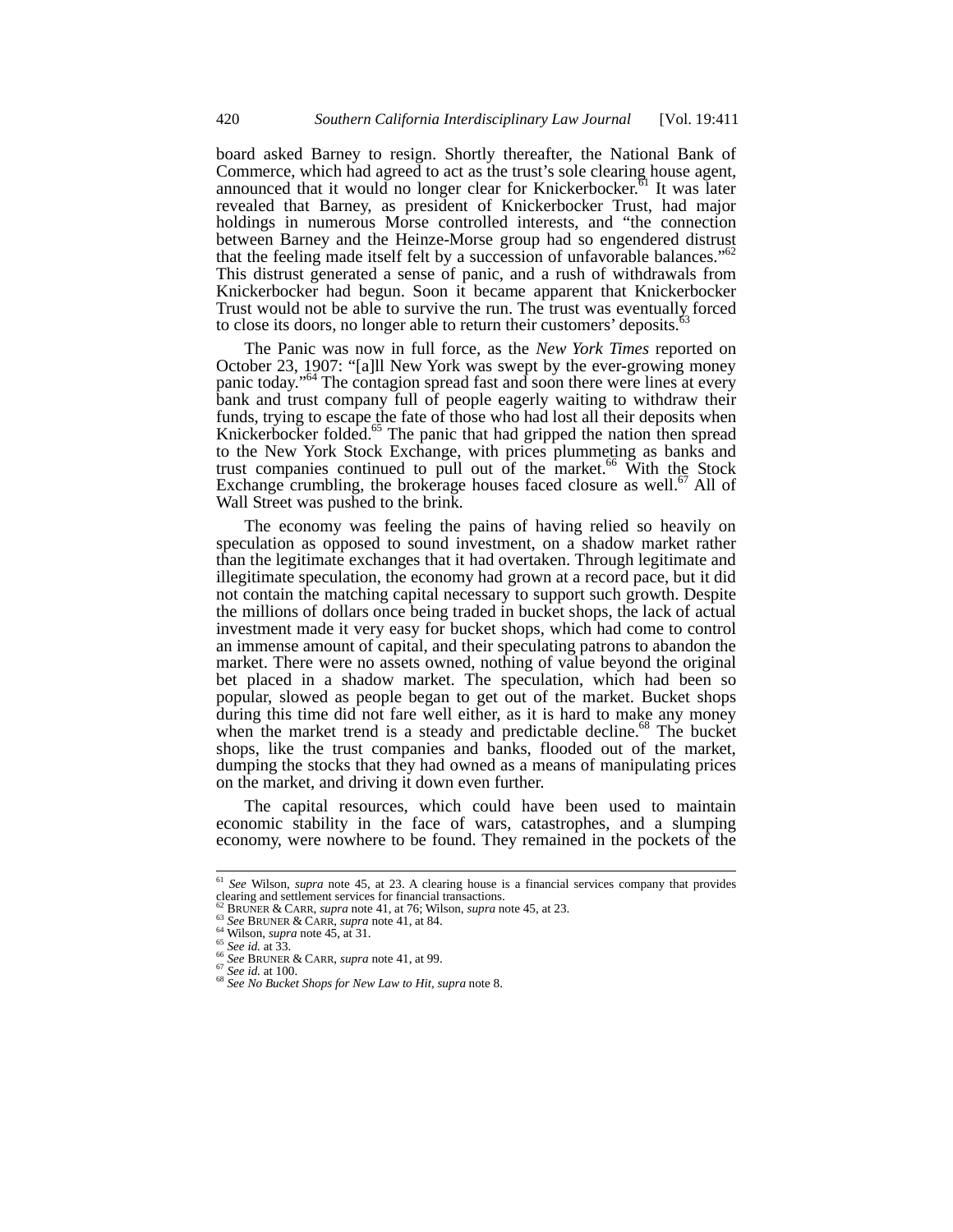bucket shop patrons or the buckets shops that had closed in the declining market. The shadow market had been depriving the legitimate markets of capital resources able to provide the liquidity desperately needed as the panic spread, and credit anorexia struck. When the panic hit, the shadow market disappeared along with the speculation craze that had fueled it, and all that remained was the hollow economy, which it had eroded over time. It is important to note that while the dangers of bucket shops were apparent before the Panic, their true effects emerged only when the economy was placed under great stress from other economic events.

Before the Panic subsided and confidence was restored, "the nation's de facto central banker," J.P. Morgan, in conjunction with other financial institutions, and minimal help from our government, would have to pour the necessary capital into failing banks, trust companies, brokerage houses, and the New York Stock Exchange just to keep the United States economy afloat.<sup>69</sup> This necessary capital was what the bucket shops had been depriving the market of all along. J.P. Morgan emerged from the Panic as the savior of New York City, singlehandedly rescuing a number of financial institutions multiple times.<sup>70</sup> For instance, he agreed to underwrite \$40 million in New York City bonds, he lent \$3 million to the Trust Company of America, and after calling a meeting of the New York trust company presidents and securing their assistance, he lent them another \$8.25 million.<sup>71</sup> He also assisted in raising \$25 million in order to support the New York Stock Exchange.<sup>72</sup>

With cash reserves across the nation seriously depleted, clearing houses began issuing clearing house loan certificates in place of cash payments for deposits to help prevent any further loss of capital reserves.<sup>73</sup> By the end of panic, \$250 million worth of these certificates had been issued across the country.74 Also, several banks nationwide either limited payments, suspended payments, or took banking holidays in hopes of quelling the panic and the rush to withdraw funds that had swept the nation.<sup>15</sup> As the public became aware that the government would be receiving further gold shipments, and that the United States Treasury was issuing \$40 million in gold bonds to the national banks, their confidence was gradually restored.<sup>76</sup>

The dust finally settled around January 1908, with the most intense period of the Panic spanning the fifteen months between September 1906 and November  $1907<sup>77</sup>$  At least twenty-five banks and seventeen trust companies failed, commodity prices fell 21% the value of all listed stocks declined 37%, and unemployment rose from 2.8% to 8%.<sup>78</sup> At the time, this was the worst economic crisis we had faced in our history. It came to be

<sup>&</sup>lt;sup>69</sup> MITCHELL, *supra* note 37, at 168. *See generally* BRUNER & CARR, *supra* note 41, at 115–140.<br><sup>70</sup> See generally Daniel Gross, *The New Firers*, NEWSWEEK, Oct. 13, 2008, at 36, avai

<sup>&</sup>lt;sup>69</sup> MITCHELL, *supra* note 37, at 168. *See generally* BRUNER & CARR, *supra* note 41, at 115–140.<br><sup>70</sup> *See generally* Daniel Gross, *The New Fixers*, NEWSWEEK, Oct. 13, 2008, at 36, *available at* http://www.newsweek.c

<sup>&</sup>lt;sup>71</sup> *Id.*; BRUNER & CARR, *supra* note 41, at 95.<br><sup>72</sup> BRUNER & CARR, *supra* note 41, at 100.<br><sup>74</sup> See Wilson, *supra* note 45, at 35.<br><sup>74</sup> BRUNER & CARR, *supra* note 41, at 135.<br><sup>75</sup> See Wilson, *supra* note 45, at 35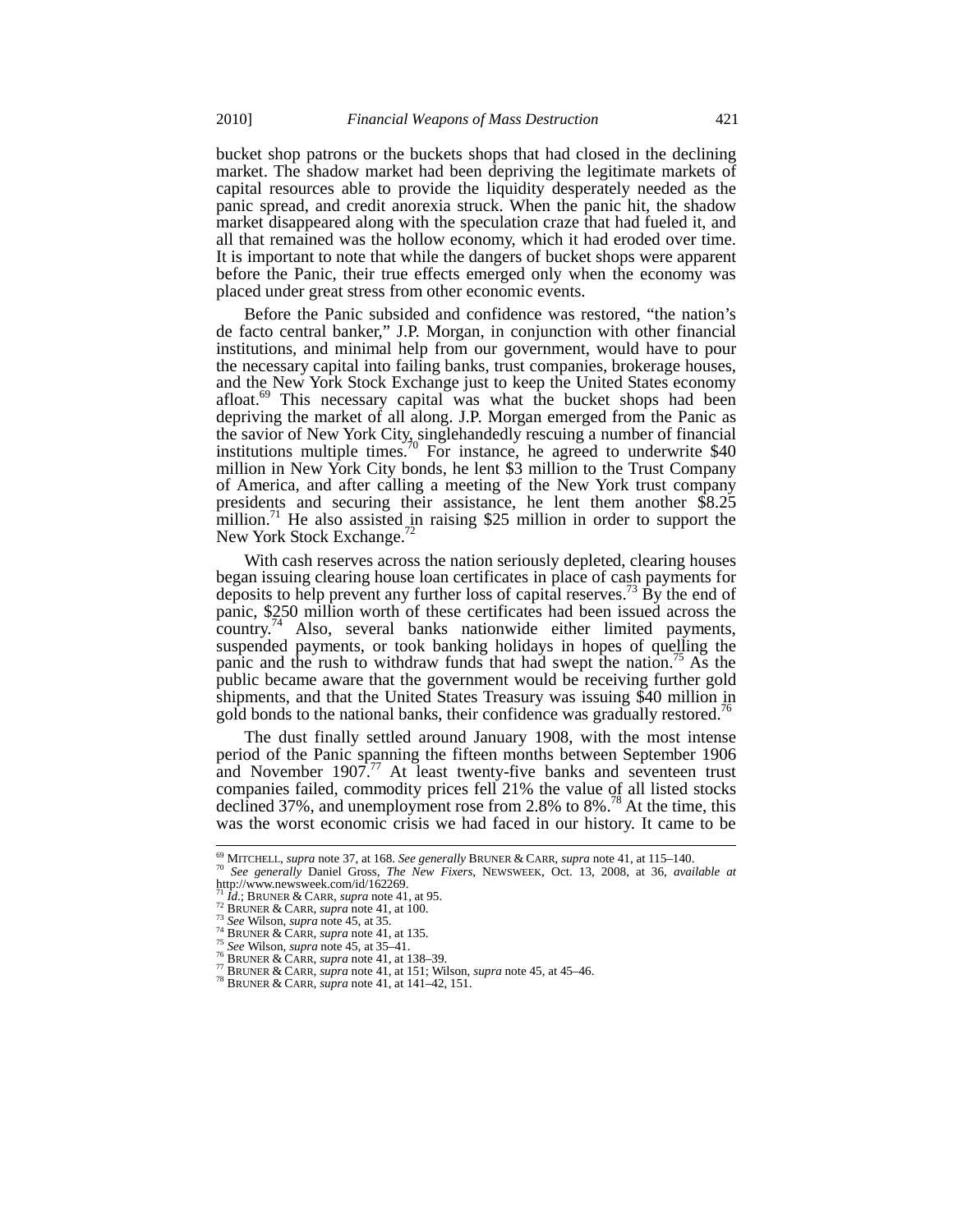known as the "1907 Bankers' Panic," due to the runs on banks and trust companies which generated the crisis. With the conclusion of the Panic and the economy beginning to stabilize, the attention of many turned to the causes of the Panic and the methods to prevent another from occurring.

## D. THE REGULATION OF BUCKET SHOPS

In the wake of the Panic of 1907, the dangers of unfettered speculation, bucket shops, and the lack of proper economic safeguards, like a central bank and lender of last resort, were brought to light. What had become apparent was the need to put an end to the shadow market of bucket shops that helped weaken the market, making it susceptible to such a panic. The government took steps to put in place the proper safeguards to prevent an economic freefall like the one they just weathered. For instance, the Aldrich-Vreeland Act, enacted in May 1908, put in place "an emergency currency scheme to afford a method of issuing currency based on the reserves in banks."<sup>79</sup> Additionally, the Federal Reserve Act was enacted "to provide for the establishment of Federal Reserve Banks, to furnish an elastic currency, to afford means of rediscounting commercial paper, to establish a more effective supervision of banking, and for other purposes."<sup>80</sup> Regulating bucket shops, however, proved more difficult, and it took multiple attempts to eradicate the shadow market entirely.

In the years before the Panic of 1907, there had been some attempts to outlaw bucket shops, but these failed, partly because of the difficulty in distinguishing between speculation and gambling. Additionally, bucket shops had become a prevalent and accepted part of the economy and of American society in general. Some anti-bucket shop laws were passed by states before the Panic of 1907, but they proved ineffective.<sup>81</sup> The regulations on bucket shops were hard to impose, for it was difficult to draft legislation that would outlaw bucket shops without stifling legitimate speculation.<sup>82</sup> When the Chicago Board of Trade attempted to draft bucket shop regulations, they concluded, "[s]peculation and gambling were alike, the board admitted, but the evil was incidental to the one and essential to the other.<sup>83</sup> In the war against bucket shops, "exchange officials and allied economists slowly and painstakingly constructed a distinction between speculation and gambling as a key weapon."<sup>84</sup>

In addition to establishing the distinction between speculation and bucket shop gambling, the legitimate exchange officials and regulators sought to deprive the bucket shops of their lifeblood by blocking access to stock and commodity price quotations.<sup>85</sup> The early attempts at removing the tickers from bucket shops were unsuccessful. Most bucket shops were able to receive injunctions that prevented telegraph companies and the

 $^{79}$  *Id.* at 143–44.<br><sup>80</sup> *Id.* at 146.

<sup>&</sup>lt;sup>81</sup> See FABIAN, *supra* note 5, at 197.<br>
<sup>82</sup> See HABIAN, *supra* note 7, at 349.<br>
<sup>83</sup> FABIAN, *supra* note 5, at 188.<br>
<sup>84</sup> MITCHELL, *supra* note 37, at 350.<br>
<sup>85</sup> See id.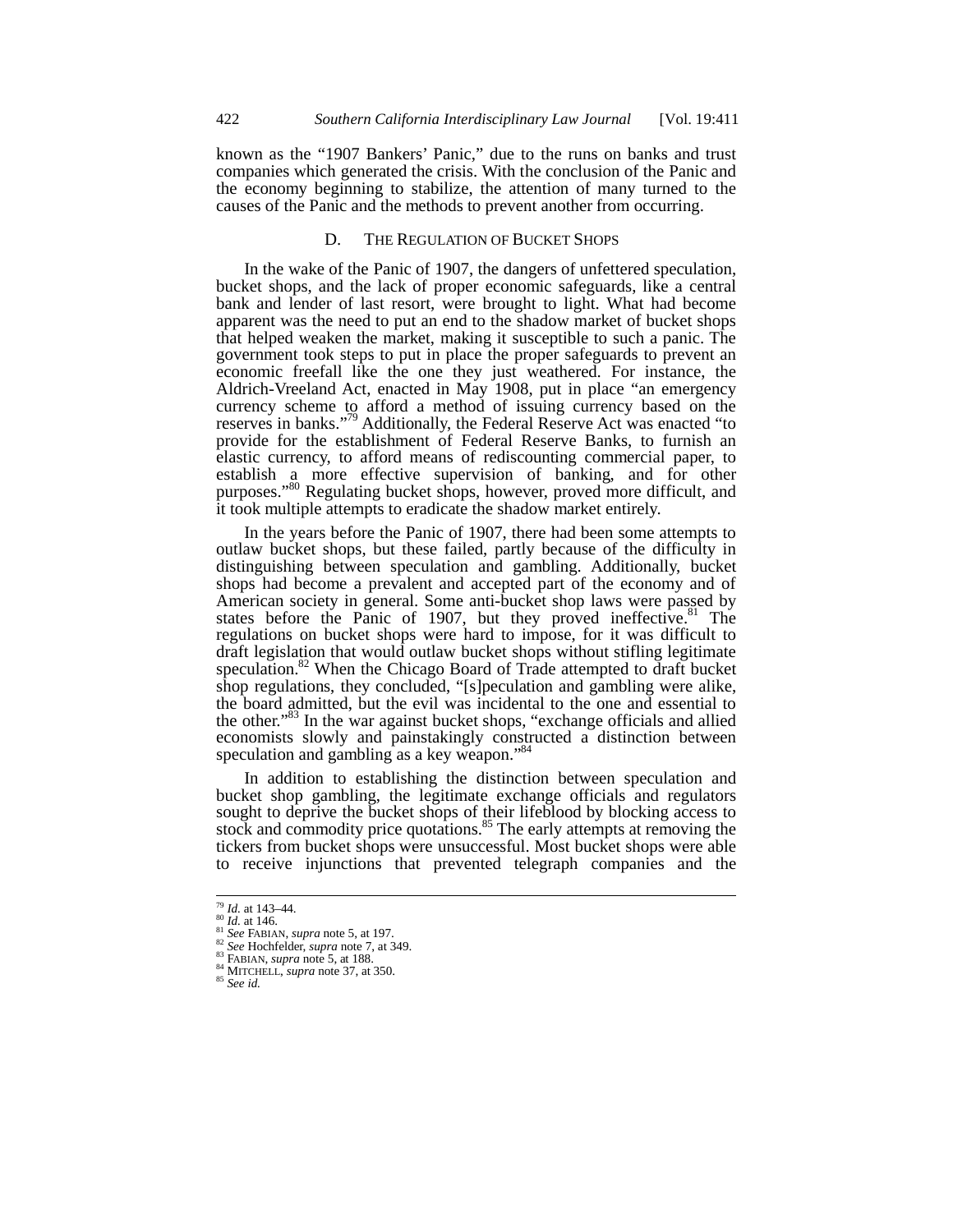exchanges from removing their tickers.<sup>86</sup> Judges deciding the issue could find little reason to deprive the bucket shops of the price quotations, ruling that "there was scant moral and economic difference between trades on the exchange floor and transactions in bucket shops."<sup>87</sup> Moreover, the bucket shops also had a powerful ally in the telegraph companies, like Western Union, who did not want to lose such a lucrative client. $\frac{8}{3}$ 

In 1905, writing for the majority in *Board of Trade of the City of Chicago v. Christie Grain & Stock Company*, Justice Oliver Wendell Holmes delivered the first blow to bucket shops by ruling that the Board of Trade's collection of price quotations was "like a trade secret."<sup>89</sup> The Board then had the right to prevent the bucket shops across the nation from using their price quotations to make bets. Holmes had drawn the distinction between legitimate speculation and bucket shop gambling saying:

Speculation of this kind by competent men is the self-adjustment of society to the probable. Its value is well known as a means of avoiding or mitigating catastrophes, equalizing prices and providing for periods of want. It is true that the success of the strong induces imitation by the weak, and that incompetent persons bring themselves to ruin by undertaking to speculate in their turn.<sup>90</sup>

While this decision was the first step in eliminating bucket shops, it was not the silver bullet that many had hoped. It would take a push from the Panic of 1907, changing the public sentiment, along with a change in the operation of legitimate exchanges to entirely eradicate bucket shops.

Deprived of the price quotations and threatened with closure, bucket shops became more elusive and received their price quotations in a variety of clever ways. In the event a bucket shop was raided and closed, no sooner would it open again in a different place under another name.<sup>91</sup> Bucket shops also obtained price quotations by illegally stealing the prices through the telegraph or telephone.<sup>92</sup> In extreme cases, bucket shop proprietors would rent offices with better views of the exchange floor and hire spies to steal prices.<sup>93</sup> Even as the opposition to bucket shops grew and strengthened, they were still flourishing, offering services in great demand by the public.

As mentioned, when the Panic of 1907 hit, the dangers of the shadow market fueled by bucket shops were exposed to the public and their once eager patrons. The tide had turned in the war against bucket shops. Bucket shops were already weakened by the Panic of 1907, and with the public now weary of risky speculation, few were returning to bucket shops.<sup>94</sup> Additionally, the legitimate exchanges had opened their doors to the common citizen, lowering the amount of capital necessary to enter the

 $\frac{86}{87}$  *See id.*<br><sup>87</sup> *Id.* at 351.

<sup>&</sup>lt;sup>86</sup> See id.<br><sup>87</sup> Id. at 351.<br><sup>88</sup> Id. at 352.<br><sup>89</sup> FABIAN, *supra* note 5, at 199 (quoting Board of Trade of the City of Chicago v. Christie Grain &<br>Stock Co., 198 U.S. 236, 250 (1905)).

<sup>90</sup> *Id.* <sup>91</sup> FABIAN, *supra* note 5, at 199. <sup>92</sup> *See id.* <sup>93</sup> *See id.* <sup>94</sup> *No Bucket Shops for New Law to Hit, supra* note 8.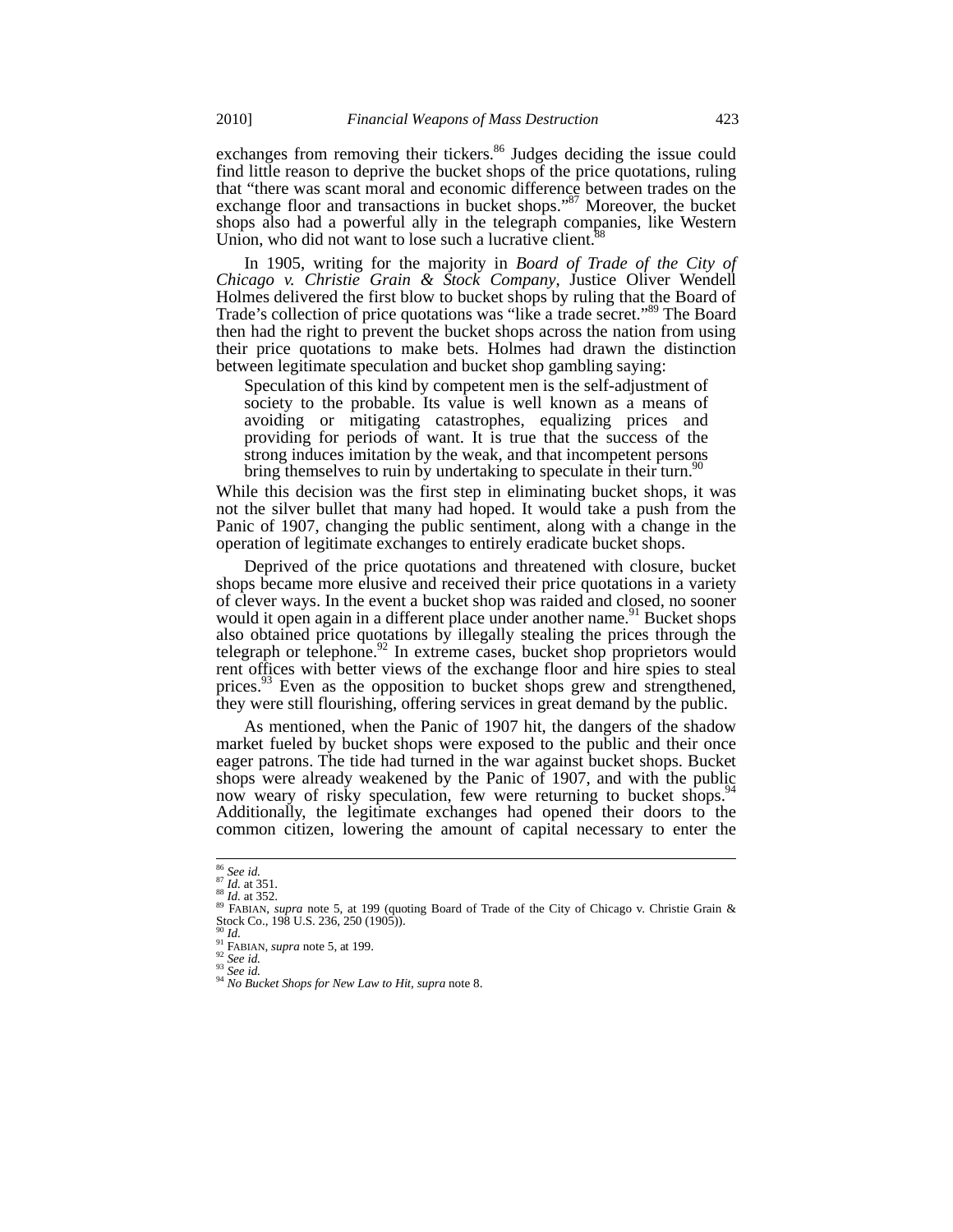market, and encouraging responsible investment in the market.<sup>95</sup> With the opposition to bucket shop regulations fading, states across the nation began to outlaw buckets shops. As the *New York Times* reported in September 1908 on the new bucket shop law, "the new law makes it a felony to operate a bucket shop or to be in any way connected with one, and the punishment is a fine of \$5,000 if the offender is a corporation or imprisonment for five years or a fine of \$1,000, or both, if an individual."<sup>96</sup>

The anti-bucket shop law in New York was "modeled on the legislation which successfully killed the bucket shop industry in Massachusetts and Ohio, both of which States were former strongholds of the evil."<sup>97</sup> Many bucket shops, upon notice of this law being enacted, closed up shop never to return. So, when the law did come into effect there were, as the *New York Times* headline announced, "No Bucket Shops for New Law to Hit."98 With bucket shops and their evils eradicated, new investors began to pour into the legitimate exchanges. As the *New York Times* reported on the day New York enacted its anti-bucket shop law:

[T]he Exchange authorities estimate that in New York State alone the orders which used to go into the branch offices of the buckets up the State and in the headquarters here would have increased the legitimate trading on the two Exchanges from 200,000 to 500,000 . . . . [L]egitimate houses having wire connections in the smaller cities have already profited by much small business which formerly went to the bucket shops.<sup>9</sup>

States across the nation began to follow suit and once the strongholds of bucket shops fell, all that remained were bucket shops in smaller towns. Eventually, by the end of 1915, William Antwerp of the New York Stock Exchange pronounced the bucket shop dead, thanking the efforts of the major exchanges and the "support of public opinion, the courts, the legislatures, the public service commissions, and the press."<sup>100</sup>

The enormous and unregulated shadow market of bucket shops had been defeated, and after learning its lesson, the United States instituted the proper regulations to make sure the shadow market would never rise again. Nearly a hundred years later, however, another financial instrument would emerge, maintaining the same risky and dangerous characteristics for which bucket shops were originally banned, but under a different name and with greater complexity. New life would be breathed into the bucket shops and their shadow market, with the lifting of their ban by Congress in 2000. This time, however, rather than merely setting the stage for an economic crisis, as bucket shops had done in the Panic of 1907, their modern day counterpart would be the centerpiece in an economic crisis which would rival any throughout our history.<sup>1</sup>

<sup>&</sup>lt;sup>95</sup> See MITCHELL, supra note 37, at 192–208.<br><sup>96</sup> No Bucket Shops for New Law to Hit, supra note 8.

<sup>&</sup>lt;sup>57</sup> NO Bucket Shops for New Law to 1.1, supper note 2.<br><sup>98</sup> Id. See also The Bet That Blew Up, supra note 2.<br><sup>98</sup> Id. See also The Bet That Blew Up, supra note 2.<br><sup>100</sup> Hochfelder, supra note 7, at 355.<br><sup>100</sup> Peter Goodm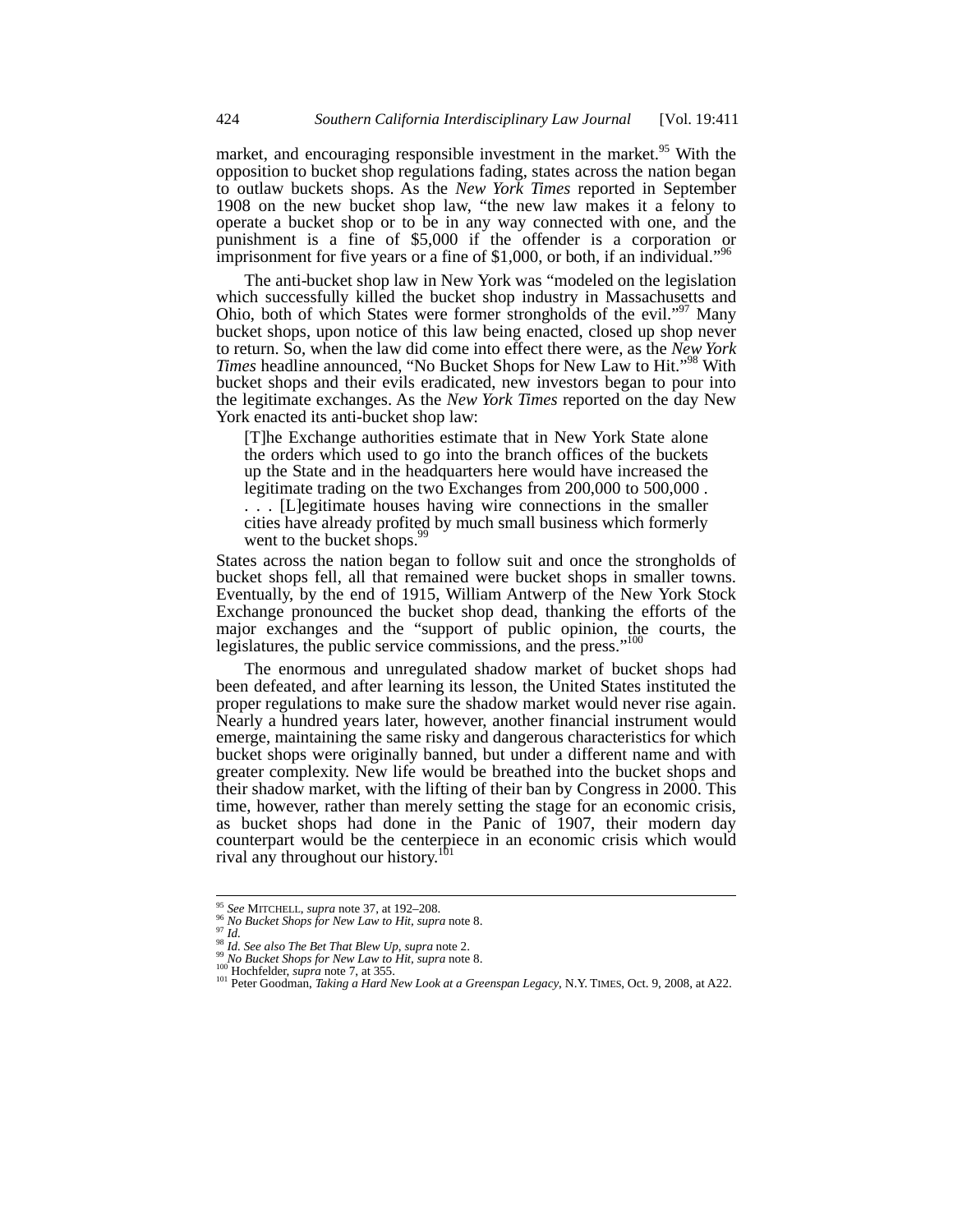## III. THE EMERGENCE OF CREDIT DEFAULT SWAPS AND REBIRTH OF THE SHADOW MARKET

#### A. CREDIT DEFAULT SWAPS EMERGE

In the late 1990s, financial innovators were looking for new ways to allocate and offset the risk banks carried in their lending and bond portfolios.<sup>102</sup> The particular risk these banks were carrying was credit risk—"the risk that they would not be repaid money they had loaned to other companies."103 The bankers at J.P. Morgan, relying on the math and science skills of MIT and Cambridge graduates to deconstruct the credit risk they were carrying, created a complex financial instrument that effectively "enables one party to transfer its credit risk exposure to another party." This instrument would come to be known as the credit default swap  $\text{C}^{\prime\prime}$ CDS").<sup>104</sup> As Terri Duhon, one of the originators of J.P. Morgan's CDSs stated, "[CDSs] made it possible for banks to get their credit risk off their books and into nonfinancial institutions like insurance companies and pension funds."<sup>105</sup> Transferring this risk and allowing banking institutions, like J.P. Morgan, to take this risk off of its books, freed up their capital reserves that were once required to be held as protection in the event any of the outstanding loans they had granted defaulted.<sup>106</sup> With this new capital freed, they would be able to make more loans and purchase more CDSs on these loans as needed.

In their infancy, CDSs were fairly tame and prudent financial instruments for hedging risky ventures and loans. A typical CDS contract during this period would involve two parties; a protection buyer, typically commercial lenders or banks; and the protection sellers, typically insurance commercial chacks of called, and the protection of the contracts could contain any provision agreed upon by the parties, facing no regulations or oversight. They are considered "Over the Counter" ("OTC") transactions, because they did not go through an official exchange, but were dealt with directly between the parties.<sup>108</sup> The protection buyer pays a periodic fixed premium or one-off payment to the protection seller, and in return the seller agrees to compensate the buyer for any loss resulting from a "credit event" incurred by a particular "reference entity."<sup>109</sup> Typically, the "credit events" in a CDS contract include bankruptcy, failure to pay, and restructuring.<sup>110</sup>

<sup>102</sup> Gretchen Morgenson, *Arcane Market is Next to Face Big Credit Test*, N.Y. TIMES, Feb. 17, 2008, at

A1.<br><sup>103</sup> FRANK PARTNOY, INFECTIOUS GREED 375 (2003).<br><sup>104</sup> MOORAD CHOUDHRY, AN INTRODUCTION TO CREDIT DERIVATIVES 16 (2004); Matthew Philips, *The<br>Monster that Ate Wall Street*, NEWSWEEK, Oct. 6, 2008, at 46; Philip L. Zw *Dice Up Debt,* BUS. WK., July 21, 1997, at 102. 105 Philips, *supra* note 104.<br><sup>105</sup> Philips, *supra* note 104.<br><sup>107</sup> *See id.* 107 *See id.* 107 *See Iohn T. Lynch, Comment, Credit Derivatives: Industry Initiative Suppla* 

*Regulatory Intervention – A Model for the Future of U.S. Regulation, 55* BUFF. L. REV. 1371, 1384 (2008); CHOUDHRY, *supra* note 104, at 16. <sup>108</sup> Norman M. Feder, *Deconstructing Over-the-Counter Derivatives,* 2002 COLUM. BUS. L. REV. 677,

<sup>678 (2002).&</sup>lt;br> $109$  *See* CHOUDHRY, *supra* note 104, at 16; Lynch, *supra* note 107, at 1384.

<sup>109</sup> *See* CHOUDHRY, *supra* note 104, at 16; Lynch, *supra* note 107, at 1384. <sup>110</sup> Stephen J. Lubben, *Credit Derivatives and the Future of Chapter 11,* 81 AM. BANKR. L.J. 405, 405, 411 (2007).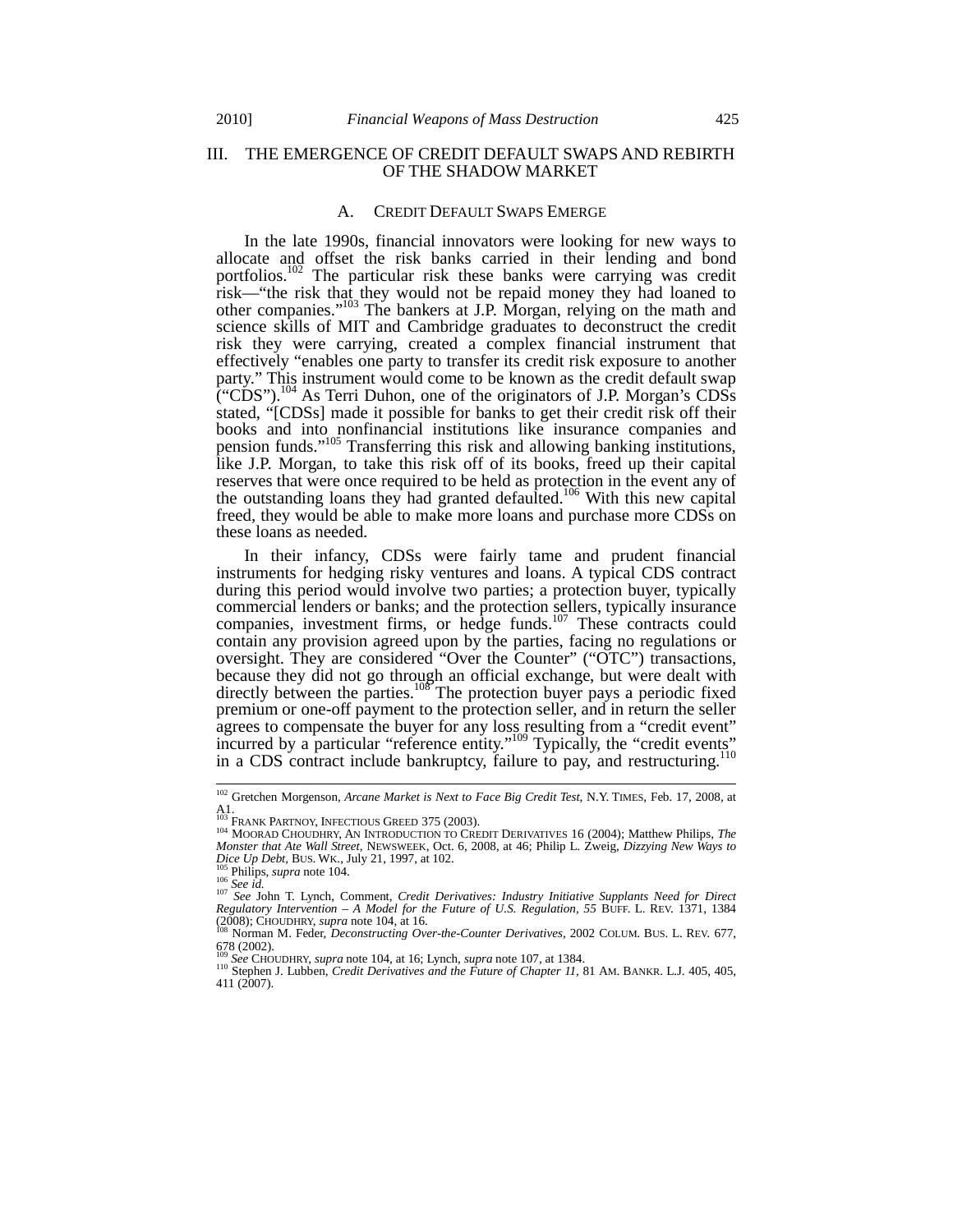The "reference entity" is the third party whose performance is relevant: this can be single debt security or a portfolio of different debt securities.<sup>111</sup>

CDSs are derivative instruments, as the value of a CDS is derived not from the CDS itself, but on the likelihood of a particular reference entity incurring a particular triggering credit event or not.<sup>112</sup> Those who purchased CDSs were in effect making a side bet that a particular debtor or debt security would default.<sup>113</sup> At this stage in the CDS market, CDSs were used primarily as protection against default on an asset a bank owned, but it would not take long for them to develop into the derivative instruments resembling the wagers placed in bucket shops.<sup>11</sup>

As the twentieth century was coming to a close, CDSs were growing fast, and a shadow market was on the horizon. Those engaging in CDS transactions during this period were primarily banks acting as the protection buyer, hedging their risky loans with protection sellers. Additionally, the contracts were costly and "heavily negotiated" between the parties.<sup>115</sup> CDS transactions, however, were emerging as a "liquid but opaque forum for secondary market trading of banking assets . . . often not observable by third parties."116 Due to these characteristics it is hard to calculate the size of the CDS market prior to 2000, but estimates have it around \$100 billion.<sup>117</sup>

The CDS market, through its gradual evolution, was beginning to resemble the shadow market of bucket shops, and as this young market emerged, many potential regulators and economists began to level many of the similar criticisms once brought against bucket shops. Both markets were unregulated and required no reporting or documentation. Both were extremely opaque, making the actual size of each market difficult to calculate. Also, even though both CDSs and bucket shops were initially seen as rather benign, people had little idea of what effect they would have on the market. Like bucket shops patrons of the past, many believed those dealing in CDSs did not fully understand their risks.<sup>118</sup> Additionally, there were no requirements placed on the sellers of CDSs to ensure that they would be able to pay their obligations in the event of default. One reporter commenting on J.P. Morgan's use of CDSs wrote, "For now, practitioners can only hope that when it comes to credit derivatives, Murphy's Law doesn't apply."<sup>119</sup>

As the CDS market grew and evolved, Wall Street, which was beginning its extremely profitable love affair with CDSs, feared regulations

<sup>111</sup> Ian Bell & Petrina Dawson, *Synthetic Securitization: Use of Derivative Technology for Credit*  Transfer, 12 DUKE J. COMP. & INT'L L. 541, 551; Lynch, *supra* note 107, at 1384.<br><sup>112</sup> See The Bet That Blew Up, supra note 2.<br><sup>113</sup> Id.<br><sup>114</sup> See A Primer on Credit Default Insurance, N.Y. TIMES, Feb. 17, 2008, at A1, av

http://www.nytimes.com/imagepages/2008/02/17/business/20080217\_SWAP\_1\_GRAPHIC.html. <sup>115</sup> James Lieber, *What Cooked the World's Economy,* VILLAGE VOICE, Jan. 28, 2009; Jeffery S. Tolk,

*Understanding the Risks in Credit Default Swaps, THE FINANCIER, March 22, 2000, at 87.* 116 Antonio Nicolo & Loriana Pelizzon, *Asymmetric Information and Opacity in Credit Derivatives* 

<sup>&</sup>lt;sup>116</sup> Antonio Nicolo & Loriana Pelizzon, Asymmetric Information and Opacity in Credit Derivatives Market, in CREDIT DERIVATIVES HANDBOOK 57, 57 (Greg N. Gregoriou & Paul Ali eds., 2008).<br><sup>117</sup> See The Bet That Blew Up, su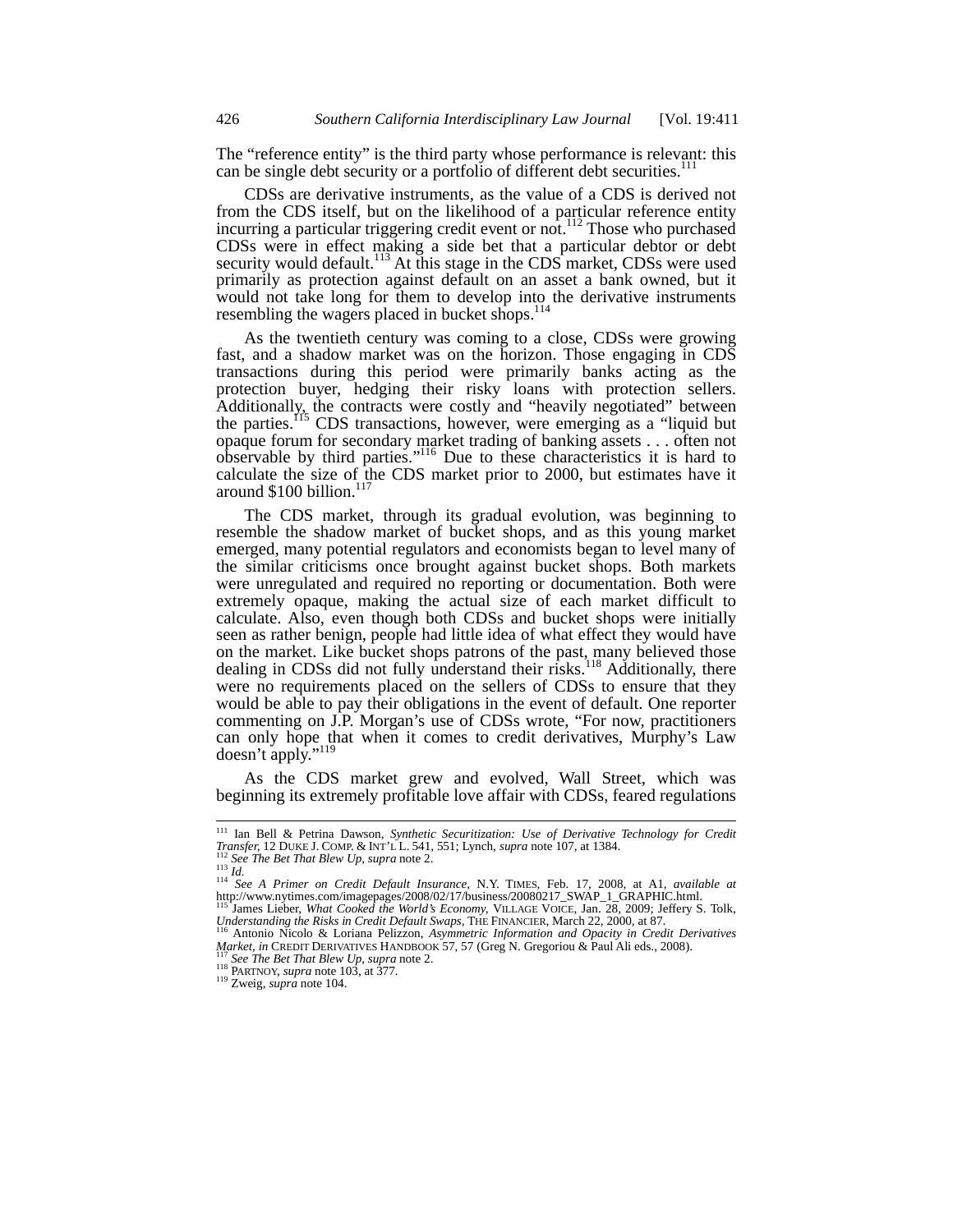from various overseers of the United States economy. The Securities and Exchange Commission ("SEC") believed they could potentially regulate these new instruments requiring reporting and standards, as CDSs dealt primarily with debt securities. Also, the Commodity Futures Trading Commission ("CFTC"), which oversees the trading of futures contracts, relatively similar to CDSs, had been proposing some regulatory oversight as the CDS market began to grow.<sup>120 $^{\circ}$ </sup>Lastly and most importantly, as the CDS market grew to resemble the shadow market of bucket shops, the state anti-bucket shop and gambling laws that successfully outlawed those instruments after the Panic of 1907 remained. Thus, our government would have to decide how to define the CDS and its market, providing the legal certainty and framework necessary to ensure the stability of our economy by preventing these new financial instruments from developing into "financial weapons of mass destruction."<sup>121</sup>

## B. CONGRESS RESURRECTS MODERN DAY BUCKET SHOPS AND THEIR SHADOW MARKET

On December 15, 2000, the last day and the last vote of a lame duck Congress under former President Bill Clinton, the Commodities Futures Modernization Act of 2000 was passed unanimously and without debate.<sup>122</sup> The stated purpose of the bill was "[t]o reauthorize and amend the Commodity Exchange Act to promote legal certainty, enhance competition, and reduce systemic risk in markets for futures and over-the-counter derivatives, and for other purposes."

Congress, through the passage of this bill, successfully created what SEC Chairman Christopher Cox would call in October 2008 before the Senate Banking Committee, "a regulatory black hole" in which the shadow market of CDSs would flourish.<sup>124</sup> Harvey Goldschmid, professor at Columbia and former chairman and general counsel of the SEC, believes "the bill was passed at the height of Wall Street and Washington's love affair with deregulation, an infatuation that was endorsed by President Clinton at the White House and encouraged by Federal Reserve Chairman Alan Greenspan."<sup>125</sup> Senator Phil Gramm, who co-sponsored the bill, "crowed that the new law, 'protects financial institutions from overregulation . . . and it guarantees that the United States will maintain its global dominance of financial markets."<sup>126</sup> Congress had put their faith in Greenspan and his *laissez faire* attitude. Greenspan had put his faith in Wall

 $120$  BLACK'S LAW DICTIONARY 699 (8th ed. 2004) (Futures contract: "An agreement to buy or sell a standardized asset at a fixed price at a future time"); Anthony Faiola, Ellen Nakashima, & Jill Drew, *What Went Wrong?,* WASH. POST, Oct. 15, 2008, at A1, *available at*  http://www.washingtonpost.com/wp-dyn/content/article/2008/10/14/AR2008101403343.html.<br> $^{121}$ BERKSHIRE HATHAWAY, *supra* note 1.

<sup>&</sup>lt;sup>122</sup> See The Bet That Blew Up, supra note 2.<br><sup>122</sup> See The Bet That Blew Up, supra note 2.<br><sup>123</sup> H.R. 5660, 106th Cong. (2000).<br><sup>124</sup> Financial Markets in Crisis: Regulation of Credit Default Swaps, GIBSON, DUNN & CRUTCH (2008), *available at http://www.gibsondunn.com/publications/pages/FinancialMarketsCrisis-*<br>RegulationofCreditDefaultSwaps.aspx [hereinafter *Financial Markets in Crisis*].

<sup>&</sup>lt;sup>125</sup> See The Bet That Blew Up, supra note 2.<br><sup>126</sup> Nicholas Varchaver & Katie Benner, *The \$55 Trillion Dollar Question*, CNNMoney, Sept. 30, 2008, http://money.cnn.com/2008/09/30/magazines/fortune/varchaver\_derivatives\_short.fortune/index.htm?po stversion=2008093012.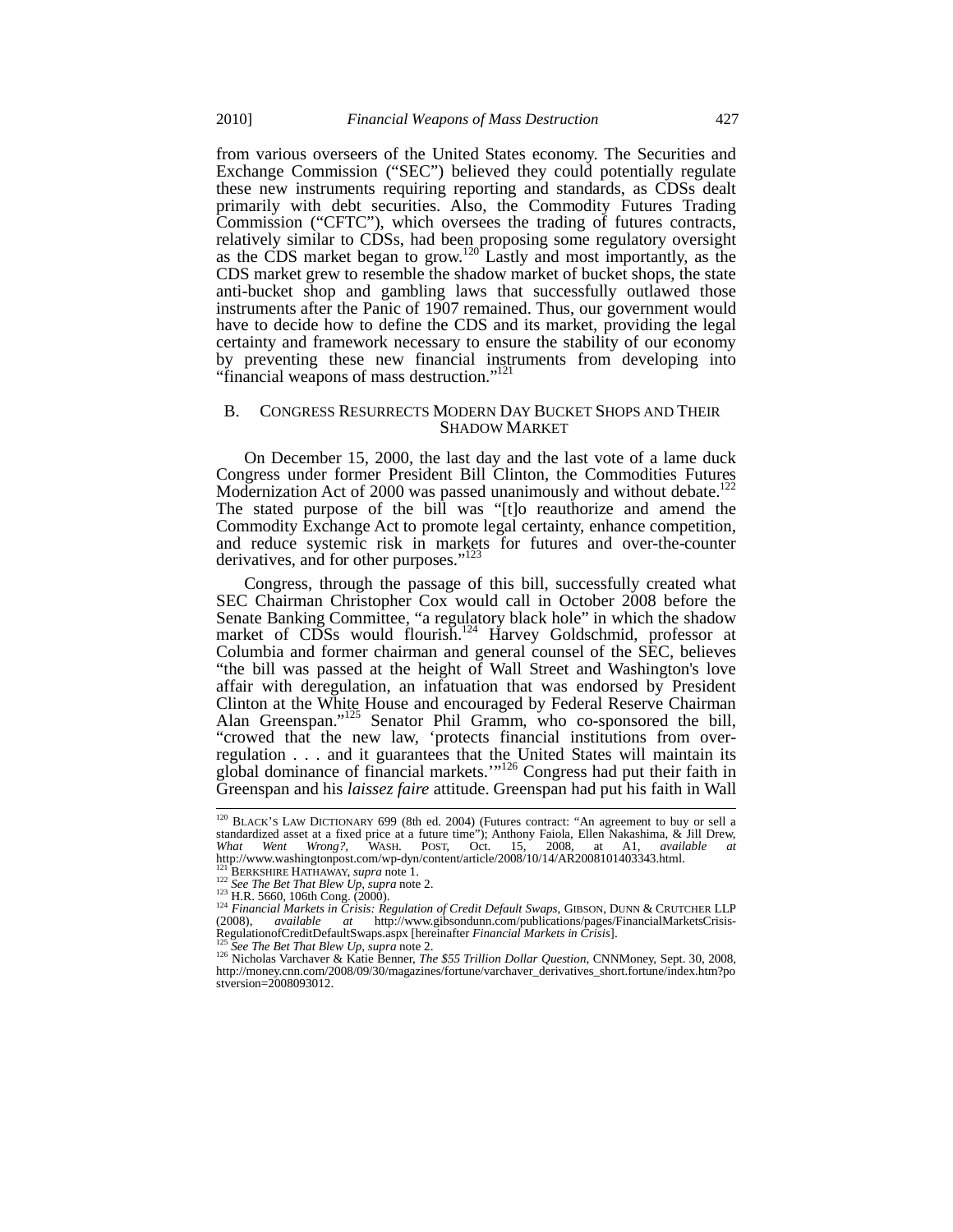Street, believing it could be trusted, saying, "[t]here is a fundamental tradeoff of what type of economy you wish to have . . . . You can have huge amounts of regulation and I will guarantee nothing will go wrong, but nothing will go right either."<sup>127</sup> Congress had been sold on the idea that it could only get in the way of our ever-growing markets and financial successes. It was agreed that Wall Street should be left to its own devices, and if that meant rolling back regulations on arcane financial instruments that had brought down our market in the past, so be it.<sup>128</sup>

There was some opposition to the Act, but it came mostly from the regulators who were seen as the problem, not the solution, during the golden age of Wall Street. Brooksley Born, who headed the CFTC at the time, prophetically warned that CDSs would "threaten our regulated markets, or indeed, our economy, without any federal agency knowing about it."<sup>129</sup> Greenspan responded to the calls for regulation by saying that CDS regulations could potentially cause a financial crisis.<sup>130</sup> The United States Treasury lawyers who opposed regulations went so far as to conclude that "merely discussing new rules threatened the derivatives market."<sup>131</sup> It was clear, as the Treasury secretary at the time, Robert Rubin, stated, "[a]ll the forces in the system were arrayed against it . . . . The industry certainly didn't want any . . . . There was no potential for mobilizing public opinion."<sup>132</sup>

The bill addressed the three major regulatory concerns facing CDSs and its growing shadow market. Title I of the bill "excluded swap transactions" from the Commodity Exchange Act ("CEA").<sup>133</sup> The CEA and its subsequent amendments were intended, in part, to strengthen commodities futures regulation and prevent modern day bucket shops from emerging in new complex futures markets, like the CDS market.<sup>134</sup> With CDSs excluded from the CEA, the CFTC, which was created and granted authority under the Act, was unable to reach CDSs. Title III of the bill, named "Legal Certainty for Swap Agreements," excluded CDSs from the definition of "security" under both the Securities Act of 1933 and the Securities Exchange Act of  $1934$ <sup>135</sup> By removing the CDS from the definition of security, Congress also removed the SEC's ability to regulate CDS transactions. These two provisions effectively eliminated any potential federal oversight of CDSs. It seems that by excluding CDSs from the definition of commodities futures and securities, Congress was shifting CDSs away from the legitimate and regulated speculation that had been encouraged after the Panic of 1907, and moving towards the bucket shop speculation that had been rampant prior to the Panic.<sup>136</sup>

<sup>&</sup>lt;sup>127</sup> Goodman, *supra* note 101.<br><sup>128</sup> See The Bet That Blew Up, *supra* note 2.<br><sup>129</sup> Leiber, *supra* note 115.

<sup>&</sup>lt;sup>127</sup> Goodman, *supra* note 101.<br><sup>128</sup> See The Bet That Blew Up, supra note 2.<br><sup>130</sup> Leiber, *supra* note 115.<br><sup>130</sup> Leiber, *supra* note 101.<br><sup>131</sup> *Id.*<br><sup>134</sup> See H.R. 5660, 106th Cong. (2000).<br><sup>134</sup> See generally M. Va Bucketeers: A Lesson in Regulatory Failure, 57 N.D. L. REV. 7 (1981).<br><sup>135</sup> See H.R. 5660, 106th Cong. (2000). See also Financial Markets in Crisis, supra note 124.<br><sup>136</sup> See Leiber, supra note 115.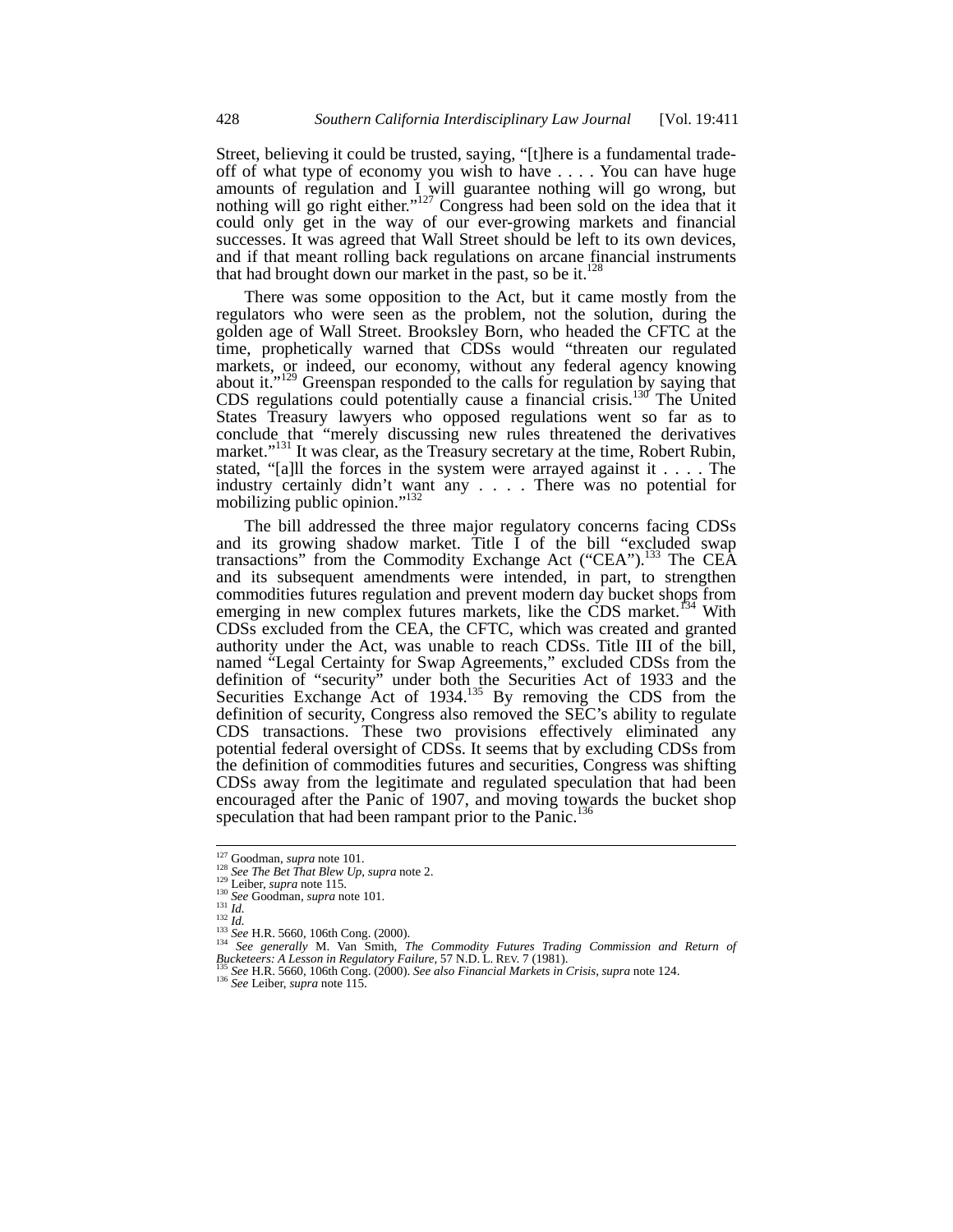Moreover, the restrictions that Congress put on CDS transactions seemed only to fuel the shadow market, making it more opaque and limiting its participants to financial institutions and wealthy Wall Street speculators. The bill excluded swap agreements provided that the transaction was: "(i) entered into only between persons that are eligible contract participants at the time they enter into the transaction, (ii) subject to individual negotiation by the parties and (iii) not executed or traded on a trading facility."<sup>137</sup> "Eligible contract participants" generally include financial institutions, insurance companies, brokers, traders, investment banks, and certain governmental entities.<sup>138</sup> As an example of some of the specific requirements, corporations must "have more than \$10 million in assets (or are supported by certain keepwell or other arrangements, or have a net worth of more than \$1 million and enter into the transaction for certain risk management purposes)."139 Also, for an individual to be considered an eligible participant, he or she needed "total assets in excess of \$10 million or they have total assets in excess of \$5 million and the transaction is entered into for risk management."<sup>140</sup> The "eligible" participant" provision kept the CDS market out of reach for anyone but the wealthiest of investors. While this is different from the bucket shops of the past, it appears that the legislature, aware that they bore similar risks, wished to institute financial barriers to prevent the unsophisticated investor from engaging in these risky speculations. The remaining requirements placed on CDSs—that they be subject to individual negotiation and not executed on a trading facility—laid the foundation of the shadow market. Other than the bucket shop shadow market of the past, there exists no more opaque market than one that faces no regulations, requires no formal exchange, and promotes unique and undocumented transactions.

With Congress effectively legislating the shadow market of CDSs into existence through the removal of any federal oversight, the final step in resurrecting the modern day version of bucket shops and their shadow market was to remove the laws that had once banned them following the Panic of 1907. On the last page of the bill, and in the very last clause the CFMA states: "PREEMPTION"—This title shall supersede and preempt the application of any State or local law that prohibits or regulates gaming or the operation of bucket shops (other than antifraud provisions of general applicability) in the case of — . . . (2) a covered swap agreement.<sup> $5141$ </sup> By enacting this final provision, Congress precluded states from regulating CDSs or those who bought or sold them; states were statutorily prevented from imposing their own bucket shop and gambling laws.<sup>142</sup> It appeared that Congress recognized the similarities that the CDS market, even in its infancy, had to bucket shops and gambling transactions, and in light of

<sup>137</sup> *See* H.R. 5660, 106th Cong. (2000); Giovanni P. Prezioso, *The Commodities Futures Modernization* 

Act of 2000, ALI-ABA Course of Study Materials § III.A.1.<br><sup>138</sup> Prezioso, *supra* note 157, at § III.A.1.<br><sup>140</sup> Id.<br><sup>141</sup> H.R. 5660, 106th Cong. § 408(c) (2000).<br><sup>142</sup> See The Bet That Blew Up, supra note 2.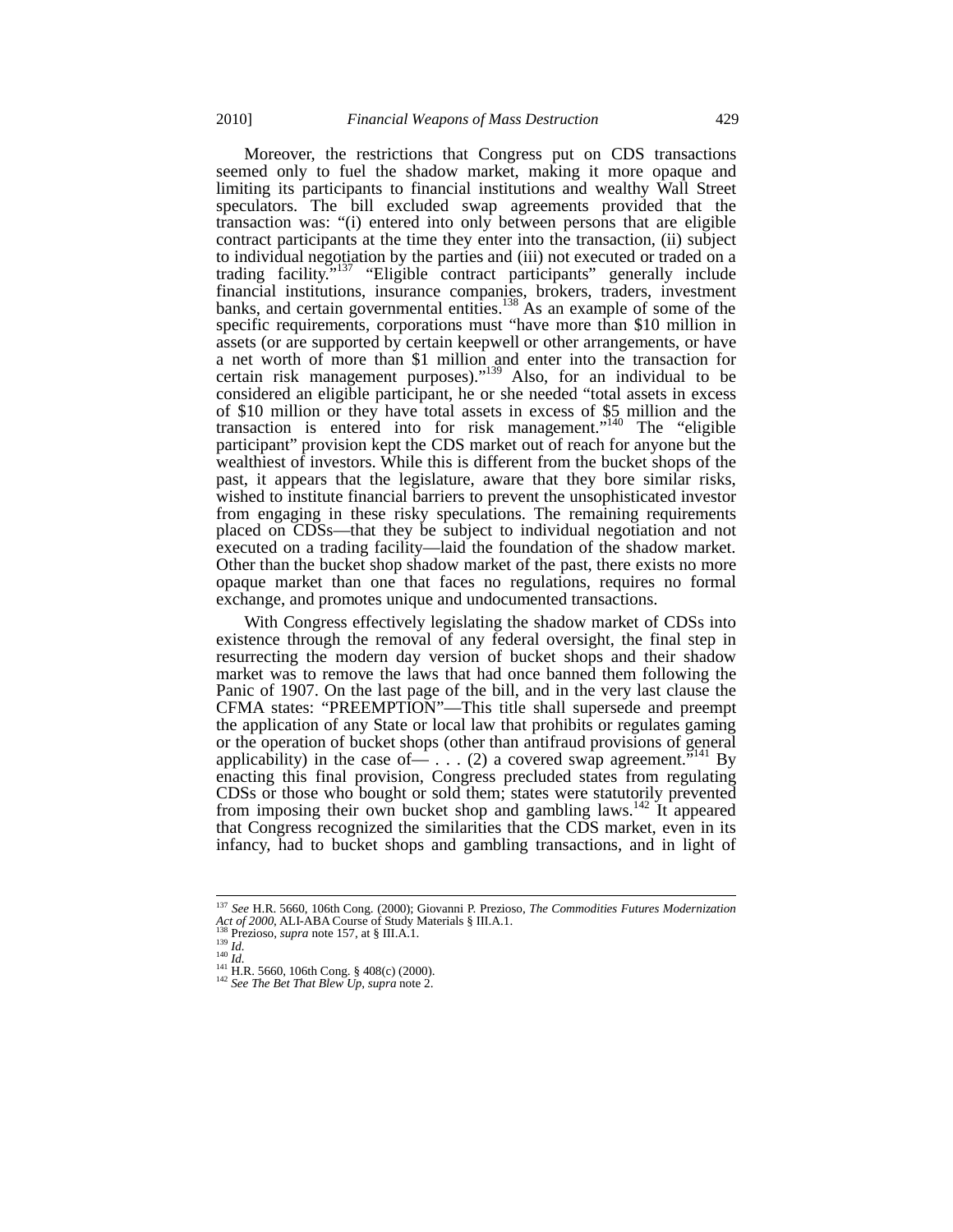these similarities drafted a specific exclusion to the prohibition of such activities with respect to CDSs.

Freed from all state and federal regulations, the shadow market was resurrected. From the ashes of the now long forgotten bucket shops, modern day corporate bucket shops emerged and began taking orders from "eligible participants." The CDS became a more complex, higher stakes derivative wager, yet still maintained the risky and dangerous qualities of the simple bucket shop wagers of the past. It was unlikely that Congress knew the ramifications enacting the CMFA would have, for few actually understood CDSs, much less the effects that their complete deregulation would have on the market. In the years after the deregulation of CDSs, our economy was booming and the CDS market grew exponentially. It seemed that Wall Street could do no wrong.

With the advent of the housing boom, CDSs emerged as the perfect financial instrument to handle the new influx of loans that banks and lending institutions were granting. From 2000, after the passage of the CFMA until 2008, the shadow market of CDSs grew from an estimated \$100 billion to between fifty and sixty trillion dollars.<sup>143</sup>

## IV. THE UNRAVELING OF OUR ECONOMY—WALL STREET'S PERFECT STORM

## A. THE STORM BUILDS

Just as with the Panic of 1907 and other financial crises, the current economic crisis resulted from a convergence of economic forces—a perfect storm.<sup>144</sup> In the Panic of 1907, economists established that the bucket shop shadow market helped set the stage for financial collapse. As we explore the similar development of the storm that caused our current financial situation, we will see that as modern day bucket shops emerged and the shadow market once again overtook our legitimate and regulated exchanges, they became the "centerpiece" of our economic crisis.<sup>14</sup>

To truly understand how we got to where we are today, we must think back to a time much different from that which we now find ourselves back to a time where economic prosperity and continued growth in all sectors of our economy appeared endless. A time when Wall Street financiers, investors, CEOs, and corporate players were viewed as brilliant leaders and economists, deserving of their huge salaries and mega-bonuses. A time when regulators continually looked for new areas to deregulate. A time when society encouraged common Americans to live beyond their means, buy a house, and rely on credit to fill the gap between what they wanted and what they could afford.

During this time the storm gradually began to build. After the dot-com technology bubble burst around 2001, investors were looking for new

 $143$  See id.

<sup>143</sup> *See id.* <sup>144</sup> *See* BRUNER & CARR, *supra* note 41, at 4. <sup>145</sup> *Wall Street's Shadow Market*, *supra* note 26.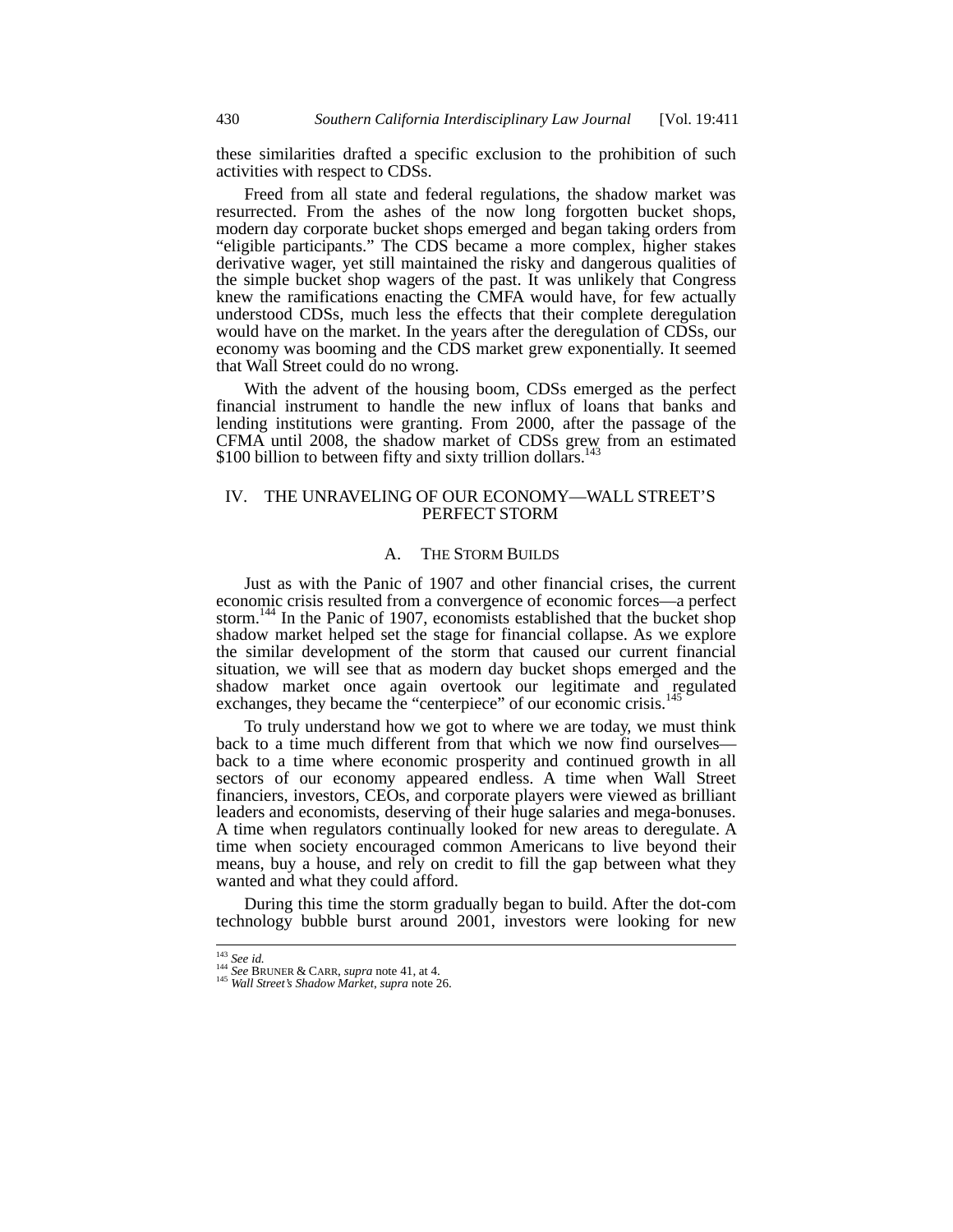places to put their money.<sup>146</sup> These investors turned to the real estate market, viewing it as a reliable investment producing consistent returns at low risk. A multitude of lenders fueled the market by doling out mortgages to anyone wanting to purchase a home. The housing markets in areas like California, Nevada, and Florida were the first to explode, and the rest of the country quickly followed.<sup>147</sup> Soon the demand for homes became insatiable and housing prices began to soar; first time home buyers, second home buyers, and speculators poured into the market. $148$ 

Mortgage companies and lenders, like Countrywide, IndyMac, Fannie Mae, and Freddie Mac, raked in profits. Wishing to expand further, these companies began looking for more borrowers. Further inflating the housing bubble, they began to offer mortgages to those with credit ratings below "A," the so-called subprime mortgages.<sup>149</sup> During this period, certain federal mortgage lending restrictions were lifted, allowing lenders to grant loans to individuals previously ineligible due to a poor credit rating or lack of resources. The mandatory minimum down payment for a mortgage became smaller, then non-existent or borrowed in addition to the mortgage. Also, proof of income went from requiring verification to merely stating one's income to the lender, known as a "stated-income loan."<sup>150</sup> People purchased homes they could not afford, with mortgages they were unable to pay, and under terms they did not comprehend. In some instances, the terms of these mortgages contained rates that spiked after a certain period of time; the mortgage holder unaware of these terms could be forced into default upon the unexpected increase in payments.<sup>151</sup> The housing bubble rapidly expanded, crammed with homeowners who had poor credit ratings, lived beyond their means, and on the brink of default.

As the housing bubble grew, and lenders began to issue more and more risky subprime mortgages, investment firms believed they had discovered a way to profit off these mortgages with little risk to an investor. They began to offer collateralized debt obligations ("CDOs") to eager investors and banks.<sup>152</sup> These CDOs "were actually designed by mathematicians and physicists who used algorithms and computer models to reconstitute the unreliable loans in ways that were supposed to eliminate most of the risk."<sup>153</sup> Soon the biggest names on Wall Street—Bear Sterns, Citigroup, Lehman Brothers, and Merrill Lynch—"were buying billions of dollars' worth of subprime mortgages from non-bank lenders, securitizing them, and then resecuritizing them into CDOs."154 These mortgage-backed

<sup>146</sup> Dina ElBoghdady & Sarah Cohen, *The Growing Foreclosure Crisis*, WASH. POST, Jan. 17, 2009, at A1.<br> $^{147}_{148}$  *Id.*<br> $^{148}_{148}$  *See id.* 

<sup>147</sup> *Id.* <sup>148</sup> *See id.* <sup>149</sup> PAUL MUOLO & MATHEW PADILLA, CHAIN OF BLAME: HOW WALL STREET CAUSED THE MORTGAGE AND CREDIT CRISIS 325 (2008) (defining a subprime mortgage loan as "a loan originated by a lender that is A- to D in quality. Consumers who have the best credit ratings with the highest FICO scores are considered 'A' credit quality."); ElBoghdady & Cohen, *supra* note 146. Considered A creati quality. *J*, Enorginally & Concit,  $\sin\mu x \cos \lambda \cos \lambda x$ .<br>
<sup>150</sup> MUOLO & PADILLA, *supra* note 146.<br>
<sup>151</sup> ElBoghdady & Cohen, *supra* note 146.<br>
<sup>152</sup> See Lieber, *supra* note 115; *Wall Street's Shadow M* 

<sup>(</sup>defining "securitize" as "to convert (assets) into negotiable securities for resale in the financial market,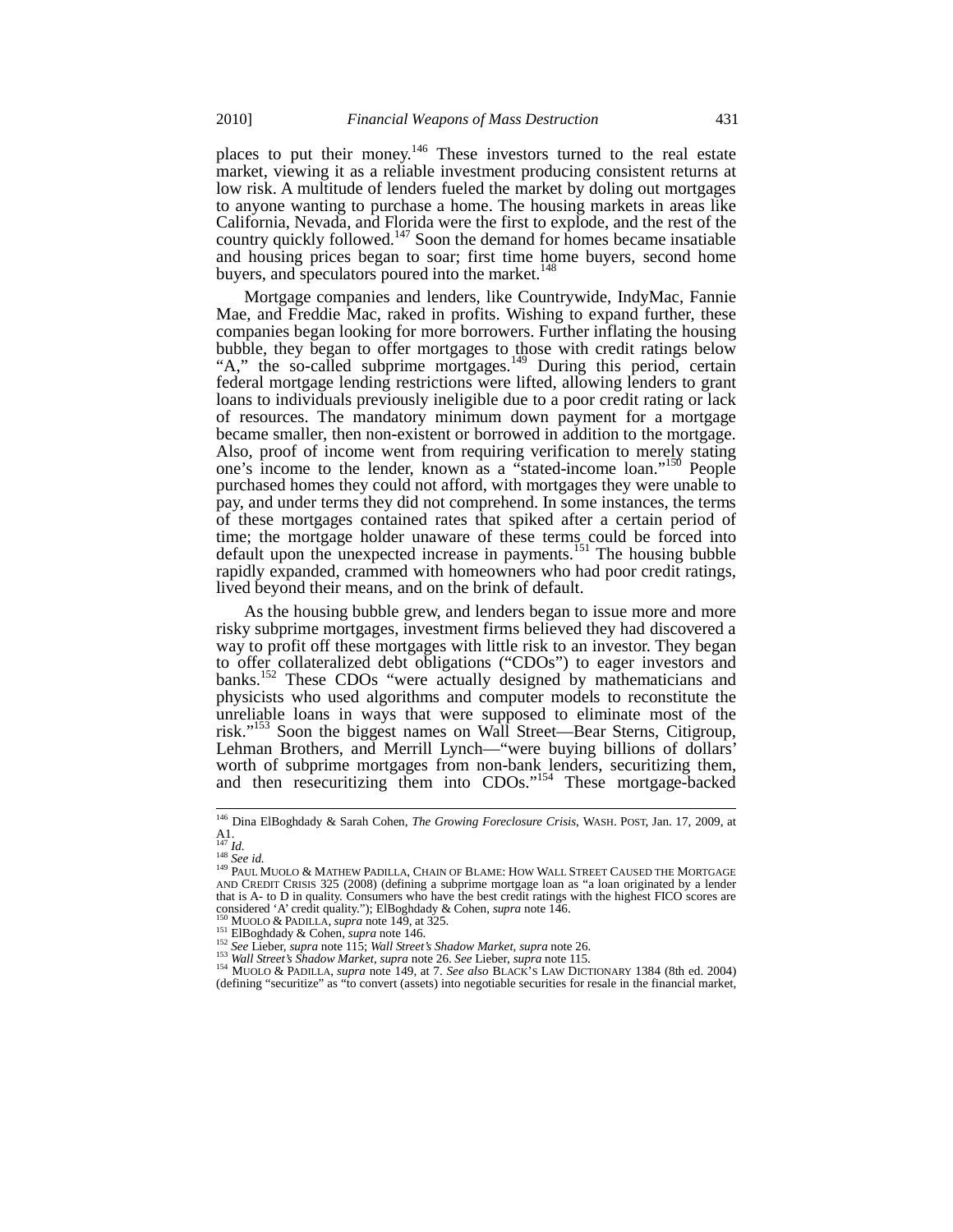investment securities, or CDOs, were sold as new and creative investments that were safe, but not too safe, still allowing for high returns. Wall Street firms paid credit rating agencies, like Moody, Standard & Poor, and Fitch to assess the quality of these  $CDOs$ .<sup>155</sup> Each one of these agencies ranked the CDOs as investment grade, meaning the CDOs had a high creditworthiness.<sup>156</sup> Investment firms made millions by selling CDOs among themselves, other investors, and to banks like Wachovia and Washington Mutual.<sup>157</sup>

## B. MODERN DAY BUCKET SHOPS BECOME THE CENTERPIECE OF THE **CRISIS**

At this point, one may begin to see the financial house of cards taking shape. Wall Street, however, believed it could support this house with an additional financial instrument—the deregulated and little understood CDS. Reputable financial institutions that offered CDSs transformed into modern day bucket shops fueling the shadow market which grew unabated to an unfathomable size. CDSs were initially seen as the perfect instrument to protect a CDO investor from loss should the CDO fail or default. A person who purchased a CDO, comprised of risky subprime mortgages, from one investment firm, could go out and purchase a CDS from either the same firm or a different firm, thus transferring the risk of the CDO to a third party, the CDS protection seller.<sup>158</sup> The CDS was essentially a side bet that the CDO would fail, and in the event it did, the CDS purchaser or bettor would get paid the money owed on the CDO from the CDS protection seller.<sup>159</sup> CDSs made CDOs a much more marketable investment, and both markets fed one another. As the housing market grew, and more mortgages were issued, firms constructed more CDOs, and the shadow market of CDSs flourished.<sup>160</sup>

The markets for CDOs and CDSs grew at approximately the same rate between 2000 and 2003—market values around \$5 trillion. During this time it appears that those purchasing CDSs in order to place side bets on CDOs were limited to those who actually owned these CDO mortgagebacked investment securities. However, after 2003, the CDS market grew exponentially, reaching \$45.5 trillion by 2007, while the market for mortgage-backed securities gradually rose to only \$7.1 trillion. During this period of rapid growth, the modern day bucket shops had opened their

allowing the issuing financial institution to remove assets from its books and thereby improve its capital ratio and liquidity while making new loans with the security proceeds."). <sup>155</sup> *See* CHOUDHRY, *supra* note 104, at 4; Washingtonpost.com, *How Mortgages Became Part of the*

*Mess*, Dec. 16, 2008, WASH. POST, http://www.washingtonpost.com/wpsrv/business/interactives/frenzy/.<br>Srv/business/interactives/frenzy/.<br><sup>156</sup> See Wall Street's Shadow Market, supra note 26. See also CHOUDHRY, supra note 104, at 5.

<sup>&</sup>lt;sup>157</sup> Lieber, *supra* note 115.<br><sup>157</sup> Lieber, *supra* note 115.<br><sup>158</sup> See Janet Morrissey, *Credit Default Swaps: The Next Crisis?*, TIME, March 17, 2008; *The Bet That*<br>*Blew Up*, *supra* note 2.

<sup>&</sup>lt;sup>159</sup> Varchaver & Benner, *supra* note 126.<br><sup>160</sup> *See generally id.*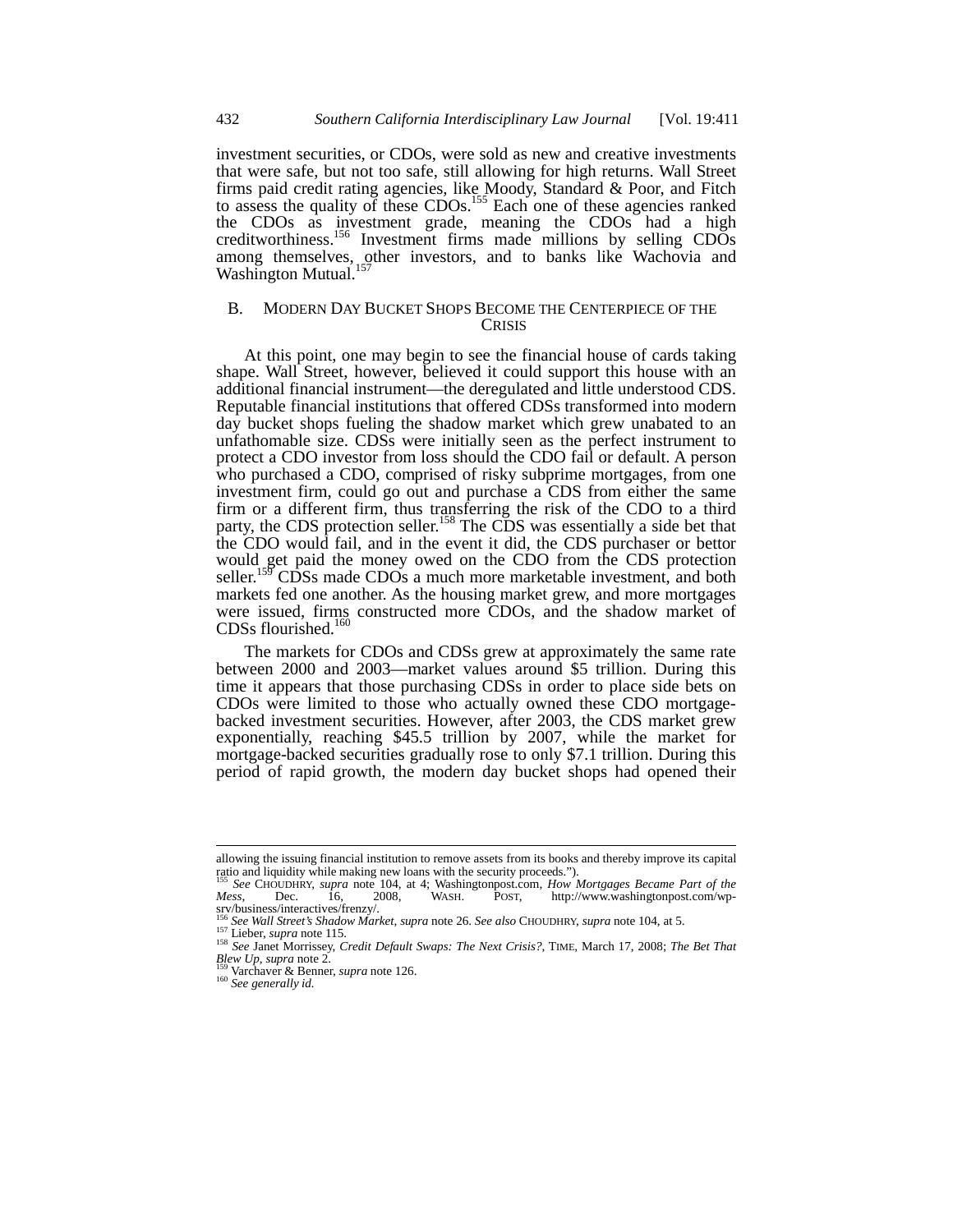doors and the subsequently created shadow market overtook all the legitimate markets of the United States economy.<sup>161</sup>

The tipping point occurred when Wall Street had figured out that millions could be made by simply purchasing a CDS without ever owning a CDO or any other underlying asset.<sup>162</sup> Through the purchase of CDSs, investors began to make million dollar bets on whether people would default on their mortgages causing the CDOs to fail. Typically, a speculator would purchase a CDS in a one-off payment in hopes that a particular CDO would fail. Eventually the CDS market expanded beyond merely betting on the success of CDOs, since one could bet on the solvency of just about anything.<sup>163</sup> A CDS would be a winning bet if the speculator successfully predicted the failure of a particular reference entity, such as a CDO or company. These transactions mirrored those placed in bucket shops before the Panic of 1907, though instead of betting on the rise and fall of stocks or commodities, the bets were placed on the success or failure of a CDO or company.<sup>164</sup> Eric Dinallo, insurance superintendent for the State of New York and opponent of CDSs, said with regards to CDS transactions, "It's legalized gambling. It was illegal gambling. And we made it legal gambling ... with absolutely no regulatory controls. Zero, as far as I can tell.<sup>"165</sup> The CDS market had evolved into the bucket shop shadow market of 1907, with uncanny similarities.

The major modern day bucket shops that emerged to take these CDS bets were American International Group ("AIG"), Bear Sterns, Lehman Brothers, J.P. Morgan Chase, Citibank, and Bank of America.<sup>166</sup> Due to the CFMA of 2000 these bucket shop transactions faced no regulation, went through no exchange, and were completely undocumented. Unlike the bucket shop patrons of the past, the CDS shadow market was accessible only to the wealthiest investors and banks. The common citizen remained unaware of the billions being gambled in this market, arguably making the CDS market more opaque than the older bucket shop market. However, participants in both of these markets shared the common lack of understanding of both the financial instruments they were dealing with and the effects their bets would have on the legitimate markets. The complex and highly negotiated CDS transactions had become standardized, requiring little understanding of their technical aspects, bringing them ever closer to the bucket shop transactions of the past. Quite tellingly, the perception on Wall Street was that "CDS are easy to create: Often deals are done in a one-minute phone conversation or an instant message.<sup> $167$ </sup> As bucket shops proliferated on Wall Street, the line between legitimate and responsible economic speculation and mere gambling, which judges,

<sup>161</sup> <sup>161</sup> *In the Shadow of an Unregulated Market*, N.Y. TIMES, Feb. 17, 2008, *available at In the shadow of an Unregulated Market*, N.Y. 1IMES, Feb. 17, 2008, *ava*<br>http://www.nytimes.com/imagepages/2008/02/17/business/20080217SWAP2GRAPHIC.html.<br><sup>162</sup> See The Bet That Blew Up, supra note 2: Varchaver & Benner,

<sup>&</sup>lt;sup>164</sup> See The Bet That Blew Up, supra note 2; Wall Street's Shadow Market, supra note 26.<br><sup>165</sup> The Bet That Blew Up, supra note 2.<br><sup>166</sup> See Morgenson, *supra* note 102; Wall Street's Shadow Market, *supra* note 26.<br><sup>167</sup>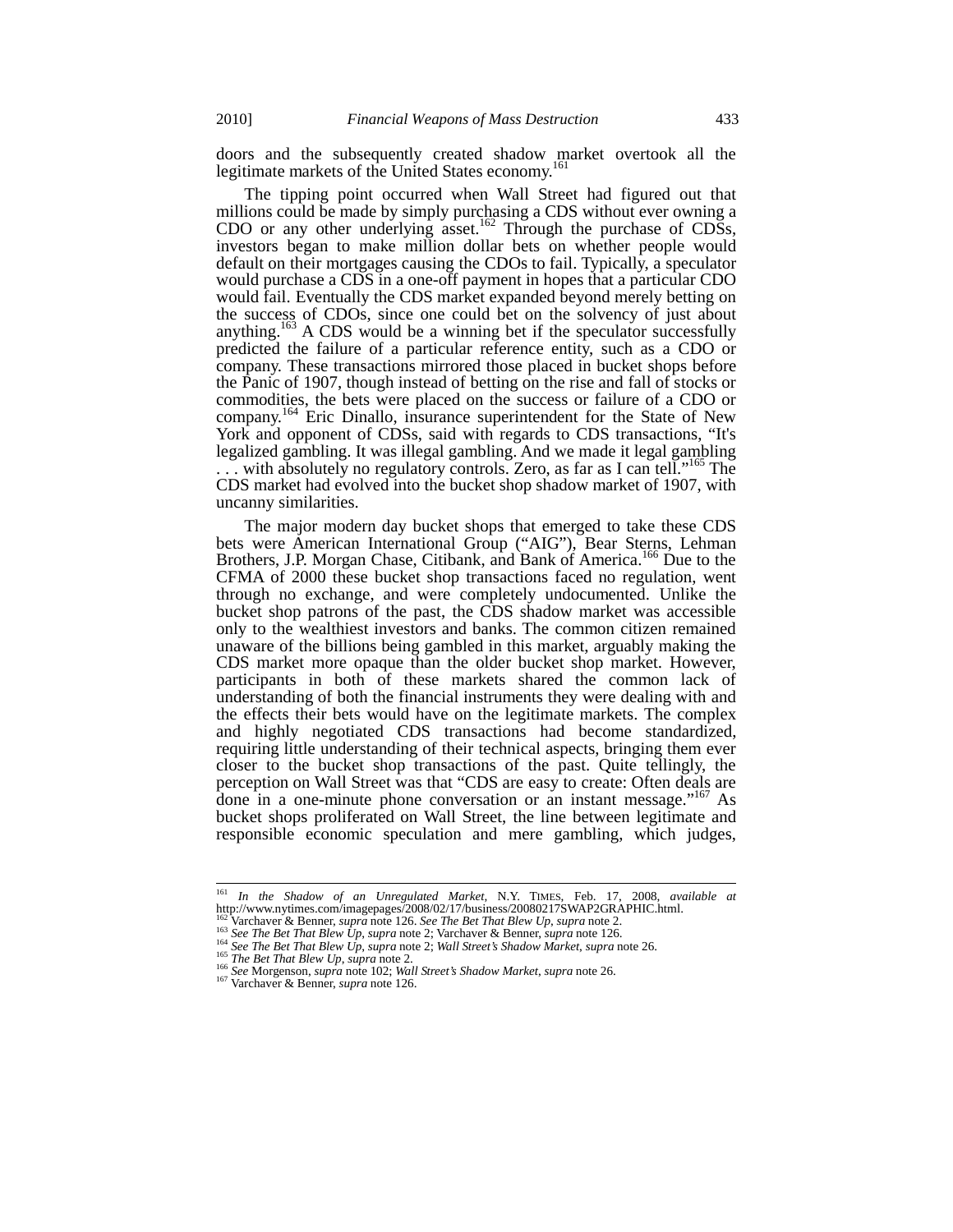regulators, and economists of the past had fought so hard to define and defend, was blurred once again.

Also, like the bucket shops of old, when these modern day bucket shops insured these unregulated CDS bets from speculators, they were not required to maintain any capital to cover these bets in the event they had to pay them off.<sup>168</sup> With the overall United States prosperity and never-ending housing boom, modern day bucket shops thrived just as the bucket shops had during the early twentieth century. These modern bucket shops eagerly took wagers from speculators betting that risky mortgages, the substance of many CDOs, would default. While it may be hard to believe now, at that time, with the economy continuously growing, the possibility of default looked remote, if not impossible, so firms sold more and more CDSs, believing they would never have to pay out these bets.<sup>169</sup> Due to this seemingly impossibility of default, "you could lay down cents on the dollar to place a bet on the solvency of Wall Street, for example, as some did, when Wall Street became evidently insolvent, that cents on the dollar bet went up 30, 40, and 50 fold."<sup>170</sup>

While these modern day buckets shops rode this wave of economic prosperity to record profits, many speculators, investment firms, and banks were poised to hit the jackpot in the event of economic collapse. A crucial aspect of the impending doom came from these speculators, investments firms, and banks that relied on these potential jackpots in the event of such an economic collapse. This instilled a reckless confidence that facilitated the engagement in risky investments and the spreading of capital even more thinly. This reliance on CDSs also created a layer of interconnectedness and complexity that placed the CDS market as the final backstop in a failing and unstable economy. Additionally, many failed to see the possibility of a systemic collapse within the CDS shadow market. CDSs had helped the house of cards rise higher by freeing up capital, while at the same time eroding its supports. Bucket shops, prior to the Panic of 1907 acted in a similar way by contributing to the speculative economy and growth, while at the same time depriving it of the foundational reserve capital which it would need during a time of economic stress and instability.

Just as in the years before the Panic of 1907, the shadow market overtook the legitimate markets and exchanges. By 2007 the shadow market had reached a total of \$45.5 trillion dollars with 2008's projections ranging from fifty to sixty trillion dollars<sup>171</sup> In comparison, the  $2007$  stock market was valued at \$21.9 trillion, the mortgage-backed investment securities market at \$7.1 trillion, and the United States Treasuries Market at \$4.4 trillion—extremely large sums of money, yet even combined they did not exceed the value of the CDS market at the time.<sup>172</sup>

The shadow market created by the old bucket shops before the Panic of 1907 negatively affected the legitimate exchanges and economy externally.

 $^{168}$   $\overline{ld}.$ 

<sup>&</sup>lt;sup>169</sup> See Morgenson, *supra* note 102; *The Bet That Blew Up*, *supra* note 2.<br><sup>170</sup> *The Bet That Blew Up*, *supra* note 2.<br><sup>171</sup> *In the Shadow of an Unregulated Market, supra* note 161. *See The Bet That Blew Up*, *sup*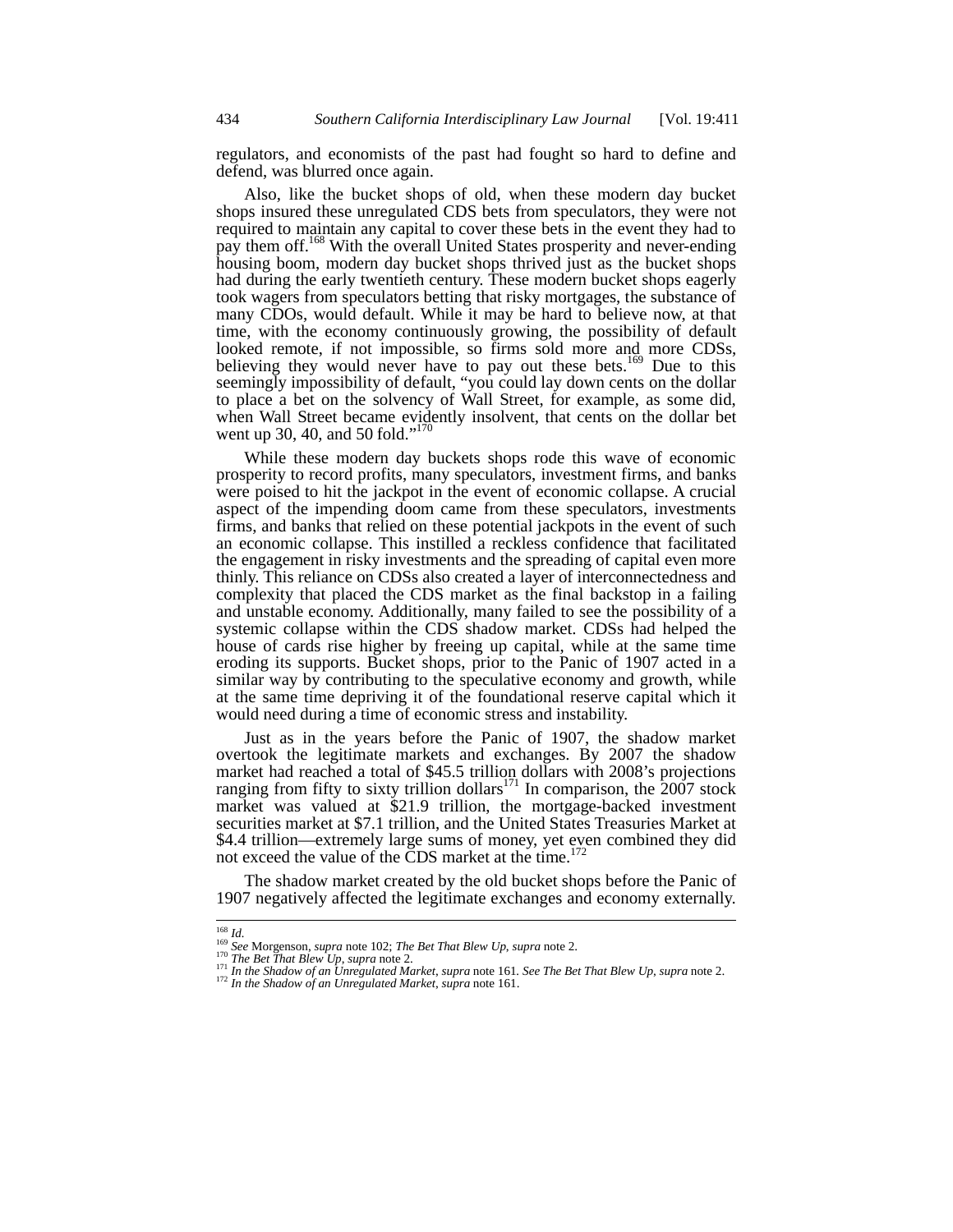The shadow market in the early twentieth century, though even more limited in scope, contributed significantly to the Panic of 1907. Recently, Wall Street again embraced a shadow market and its modern day bucket shops which touched every exchange, bank, and investment firm. Our economy would turn to the modern day bucket shops in times of need to restore equilibrium in a failing economy. The CDS shadow market became so entangled with legitimate markets, exchanges, and institutions of the United States economy that it created a potential for economic disaster the likes of which we had never seen.

## C. THE PANIC OF 2008

The economic collapse which drove us into the current recession happened fast, with the financial dominoes falling in rapid succession. By the summer of 2008, the housing bubble had burst, inflation escalated to historic levels, and food and gas prices increased rapidly, with oil peaking at \$147.30 a barrel.<sup>173</sup> Consumer demand throughout all sectors of our economy dropped sharply. Additionally, as "incomes stagnated for most United States families, . . . consumer spending rose fueled by borrowed money. Mortgage payments became an ever heavier weight."<sup>174</sup>

Eventually, these mortgage payments became too much for some, especially when their complex and misunderstood terms caused the payments to skyrocket after a period of relatively small minimum payments. Defaults began to pour in, resulting in the initial thrust towards economic collapse. The influx of defaulting mortgages drove mortgage companies—most notably Fannie Mae and Freddie Mac—to the brink. Thus, with these lending institutions about to collapse, "officials seize[d] both Fannie Mae and Freddie Mac, temporarily putting them in a government conservatorship."<sup>175</sup> This would not be the last time the government would have to swoop in to save a company from bankruptcy in order to save the United States economy from utter failure.

While the mortgage crisis may sound bad, one must keep in mind that, ninety-four percent of Americans were still paying off their loans, and the six percent of defaulted mortgages during this time totaled about \$1.2 trillion.<sup>176</sup> This is certainly a lot of money, but not enough to cause the systemic economic failure we are seeing today. As mortgages began to default, the values of the CDOs that were comprised of these risky mortgages were dragged down as well.<sup>177</sup> The banks and investors who loaded up on these CDOs were hurting, and financial institutions like

<sup>173</sup> *See* Jill Drew, *Frenzy*, WASH. POST, Dec. 16, 2008, at A1; Josh Kruskal, *Ressession Timeline*, CENTERFOLD, http://thelionsroar.com/Centerfold/473875/ressession-timeline (last visited Oct. 27, 2009). <sup>174</sup> *See* Washingtonpost.com, *Creating the Wave*, WASH. POST, Oct. 15, 2008,

http://www.washingtonpost.com/wp-dyn/content/graphic/2008/10/14/GR2008101403507.html. <sup>175</sup> CBSNews.com, *Financial Meltdown Interactive Timeline*,

http://www.cbsnews.com/elements/2008/09/22/in\_depth\_business/timeline4467709.shtml (last visited Oct. 20, 2009).<br> $\frac{176}{15}$  Lieber, *supra* note 115; *Wall Street's Shadow Market, supra* note 26.

<sup>176</sup> Lieber, *supra* note 115; *Wall Street's Shadow Market*, *supra* note 26. <sup>177</sup> Brenna Maloney et al., *Riding the Crest*, WASH. POST, Oct. 15, 2008,

http://www.washingtonpost.com/wp-dyn/content/graphic/2008/10/15/GR2008101501040.html.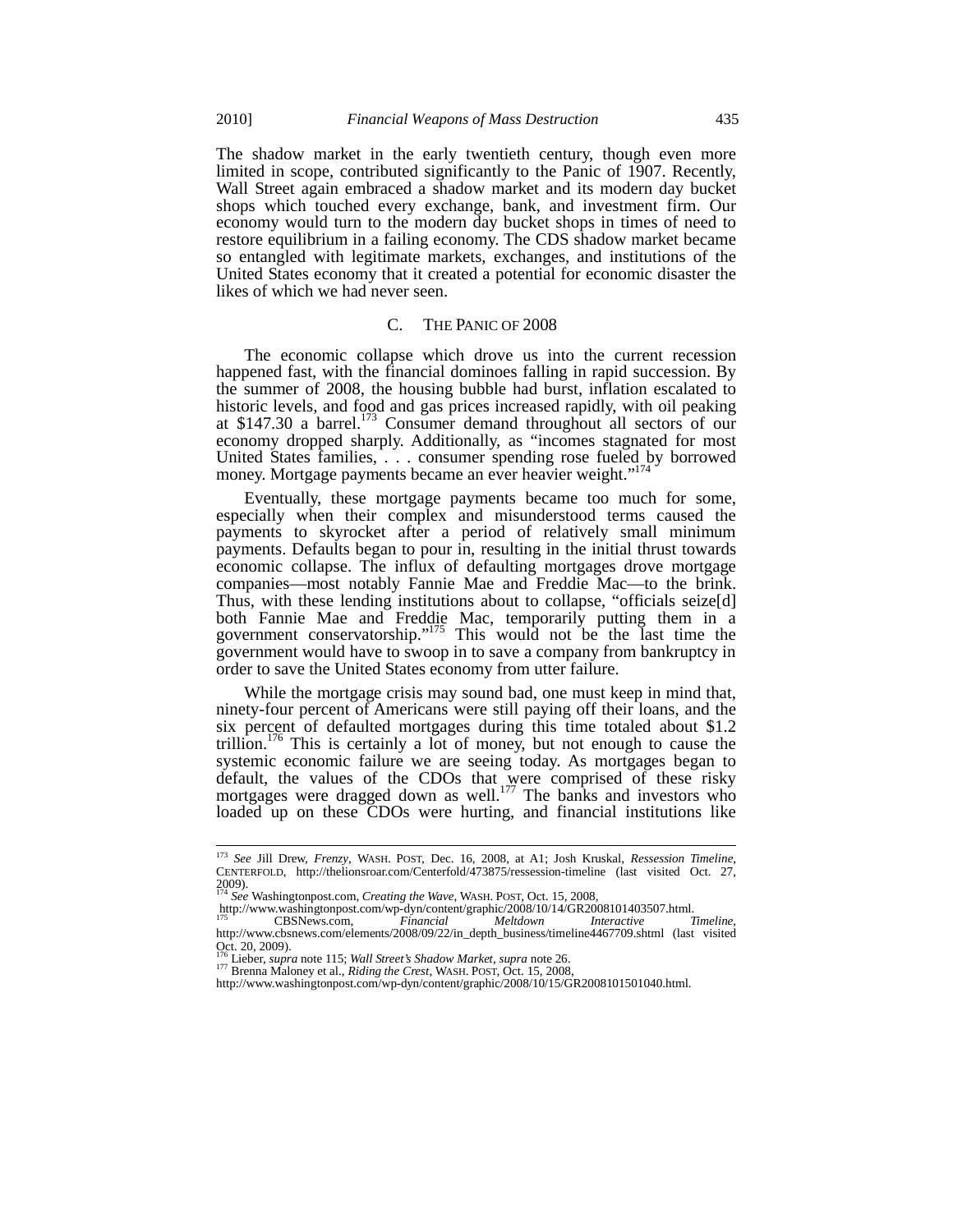Wachovia, Washington Mutual, Merrill Lynch, and Lehman Brothers approached financial disaster.<sup>178</sup> CDOs amplified the effects of the mortgage crisis, spreading its toxic effects throughout Wall Street. The CDS shadow market and the modern day bucket shops were now facing the added stress of an economic downturn, and we would soon discover just how these arcane financial instruments would react. As Frank Partnoy, a one-time derivatives trader, said, "We wouldn't be in any of this trouble right now if we had just had underlying investments in mortgages. We wouldn't be in any trouble right now."<sup>17</sup>

The major bucket shops of this time held billions and trillions in CDSs, and the shadow market had grown out of control. The CDS liability of these modern day bucket shops is difficult to grasp due to the shadow market they created. Additionally, many of the firms acting as bucket shops were also the shadow market's biggest patrons, purchasing CDSs from other bucket shops as a means of hedging their bets.<sup>180</sup> When the mortgages began to default and the CDOs began to fail, those who were betting against the market attempted to collect from firms like Lehman Brothers, Bear Sterns, AIG, and any others who had sold CDSs. These modern day bucket shops, just like the bucket shops of the past, had backed their CDSs with little capital and many found themselves unable to cover all their bets. The bucket shops of the early twentieth century folded up and disappeared when they were unable to cover their bets—in many cases the modern day bucket shops would be no different.

Bear Sterns was the first company to be hit with massive CDS obligations that it could not pay—some analysts said that Bear Sterns "held credit default swap contracts carrying an outstanding value of \$2.5 trillion."181 J.P. Morgan bought Bear Sterns for pennies on the dollar. Then Lehman Brothers, amidst pleas for government assistance and with no one willing to buy the company, declared bankruptcy.<sup>182</sup> With these companies failing, people began to worry. Fortunately, these companies had been operating as both bucket shops selling CDSs and as patrons, hedging their bets by purchasing CDSs from other bucket shops. When the market began failing, these companies went under, because they could not cover their losses, even though they had attempted to offset potential losses through other CDS purchases.<sup>183</sup> While the attempt to offset their losses failed, it did prove to prevent a catastrophic detrimental effect on the market.<sup>184</sup> The market's decline, however, continued, suffering through a mortgage crisis and the loss of two major financial institutions, while many other institutions lingered on the verge of demise. With the recent failure of Lehman Brothers and Bear Sterns, the attention of many turned to AIG, an institution that was carrying a lot of CDSs on their books.

<sup>&</sup>lt;sup>178</sup> Lieber, *supra* note 115.

<sup>&</sup>lt;sup>179</sup> Wall Street's Shadow Market, supra note 26.<br><sup>180</sup> Philips, *supra* note 104.<br><sup>180</sup> Philips, *supra* note 104.<br><sup>181</sup> Nelson D. Schwartz & Julie Creswell, *What Created This Monster?*, N.Y. TIMES, Mar. 23, 2008, § BU, at 1. *See Wall Street's Shadow Market*, *supra* note 26. <sup>182</sup> *Financial Meltdown Interactive Timeline*, *supra* note 175. <sup>183</sup> Philips, *supra* note 104. <sup>184</sup> *Id.*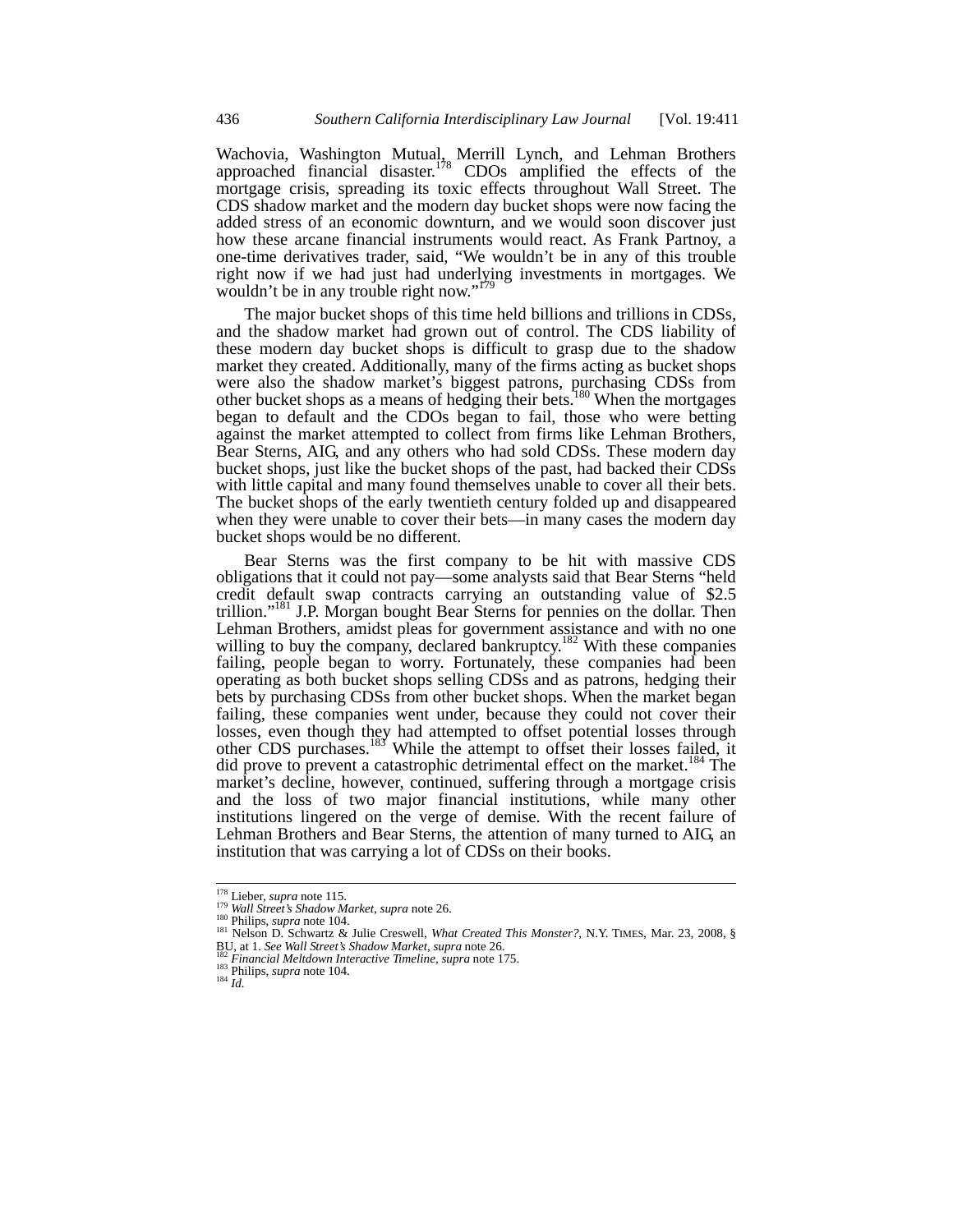Even though the trading of CDSs was a relatively small part of AIG's business, the sums of money being traded were enough to threaten the failure of the nation's largest insurance company.<sup>185</sup> AIG, unlike many of the investment firms dealing in CDSs, had not attempted to offset any losses by purchasing CDSs from other modern day bucket shops. Instead, it took in bets, "simply providing the swaps and holding onto them."<sup>186</sup> When the market began its slide, and AIG's bucket shop patrons came to collect, it had nothing to give and had hedged nothing to prevent catastrophic losses. As AIG was teetering on the edge of collapse the government was forced to intervene.<sup>187</sup> The government considered AIG too big to fail because it had too many legitimate interests and the bankruptcy of this insurance monolith would have been utter disaster. "The reason the federal government stepped in and bailed out AIG was that the insurer was something of a last backstop in the CDS market."<sup>188</sup> If AIG had been allowed to fail, the entire CDS market would have failed, and everyone who had purchased a CDS from AIG would have suffered huge losses, being unable to collect on previous guarantees. The foundation of our economy was crumbling, as each level of the financial house of cards failed. The fuse burned just shy of detonation, leaving scant moments before devastation in the wake of the implosion of the CDS market. Financial investors and institutions relied on their bucket shop bets to cover their losses should all their risky investments fail. When these risky investments did fail, it was the CDS shadow market alone holding up the economy.

So, the federal government stepped in and handed eighty-five billion dollars to AIG as an emergency rescue loan, "saying a failure of the insurer could have sent shock waves throughout global markets."<sup>189</sup> In the end, it was the government and the taxpayer who provided the final and only secure support for Wall Street's house of cards. AIG's stock plummeted and being part of the Dow Jones Industrial Average, "the plunge in its share price pulled down the entire average, contributing to the panic."<sup>1</sup> President Obama when asked on the White House lawn if it had been a mistake to bailout AIG said:

[T]hat wasn't a decision that we made, but I actually think it was the right decision—AIG had insured a whole bunch of losses for a whole bunch of banks that had made bad bets on subprime loans and mortgages that had been packaged and bundled up and made into securities . . . . [H]ad AIG been allowed to simply liquidate and go bankrupt, all those banks who were counter-parties with AIG would have experienced such big losses that it would have threatened the entire financial system.<sup>1</sup>

<sup>&</sup>lt;sup>185</sup> Lieber, supra note 115. See The Bet That Blew Up, supra note 2; Philips, supra note 104.

The Philips, *supra* note 104.<br>
<sup>186</sup> Philips, *supra* note 104.<br>
<sup>187</sup> Wall Street's Shadow Market, supra note 26.<br>
<sup>189</sup> Financial Meltdown Interactive Timeline, supra note 175.<br>
<sup>190</sup> Philips, *supra* note 104.<br>
<sup>191</sup> P http://www.whitehouse.gov/the\_press\_office/Remarks-of-the-President-Upon-Departure/.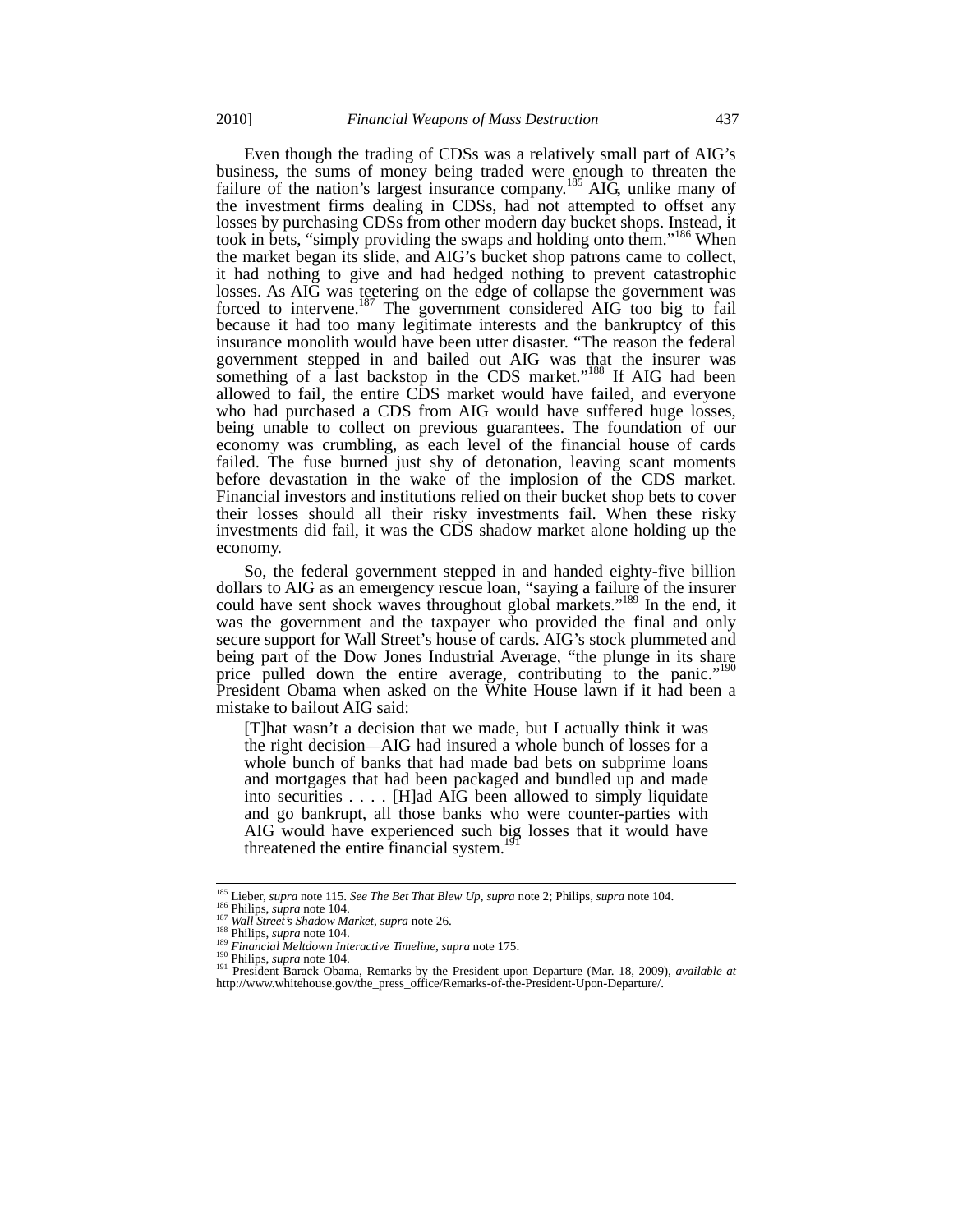It was clear that the government had to step in and prevent the collapse of AIG to avert an economic collapse. Soon after the government gave eightyfive billion dollars to AIG, the deteriorating market forced the government to give AIG another sixty-seven billion dollars. Much of this money was used to pay off the counterparties or patrons of AIG bucket shop transactions. For the time being, the government had snuffed out the fuse and prevented the financial weapons of mass destruction from detonating.

As the crisis unfolded, no financial institutions which had also been a part of the shadow market of bucket shops, escaped from being adversely affected. Citigroup, another major player in the CDS market, received a forty-five billion dollar bailout package as well as a \$300 billion loan package from the government.<sup>192</sup> Again, most of this money seemingly disappeared into the hands of those who had purchased CDSs from the bucket shop known as Citigroup. While the major banks and investment firms did not fare well, many private individual investors who bet against the market profited, shamelessly collecting millions in winnings for these modern day bucket shops.

As the United States's largest financial institutions were in turmoil, panic hit the United States economy. As a result, the government began pouring money into these institutions anticipating that it would turn the economy around, but the effects of such bailouts have been gradual if at all. The collapse of the CDS shadow market and the failure of many of the modern day bucket shops has sent our economy into a downward spiral rivaling the Panic of 1907 and even the Great Depression. It compares to the Panic of 1907, for the banks and investment companies themselves were the greatest contributors to the continued panic and additionally, just as in 1907, credit anorexia presented one of the major problems facing our economy. Today, even if banks have capital, they are reluctant to provide credit, fearing it will never be returned. Mortgage companies and banks once willing to engage in risky lending practices and investments lend much less, at higher interest rates, and only under the strictest standards.

With money becoming tighter, and with less lending, consumer spending dwindled. This lack of consumer spending dragged the market down further. The stock market became extremely volatile, with many losing entire 401(k)s or pension funds. The foreclosure rate reached its highest point in fifty years and continues to climb, while housing prices across the nation have plummeted. The unemployment rate steadily climbed to  $8.1\%$  in February 2009, eventually reaching  $10\%$ 

While the government continues to take steps to stabilize our economy, and generate growth, it has also begun to look at the shadow market and the modern day bucket shops which got us into this mess. Many regulations have been proposed, and with lessons learned from the bucket shops of old, a regulatory scheme for CDSs can be achieved which can protect against

 $^{192}$  Lieber, *supra* note 115.<br><sup>193</sup> *See* U.S. DEPT, LABOI

<sup>&</sup>lt;sup>193</sup> See U.S. DEPT. LABOR, BUREAU OF LABOR STATISTICS, USDL 09-0305, REGIONAL AND STATE EMPLOYMENT: FEBRUARY 2009, *available at* EMPLOYMENT AND UNEMPLOYMENT: FEBRUARY 2009, *available at* http://www.bls.gov/news.release/archives/laus\_03272009.pdf.; Dina ElBoghdady & Nancy Trejos, *Foreclosure Rate Hits Historic High*, WASH. POST, June 15, 2007, at D1.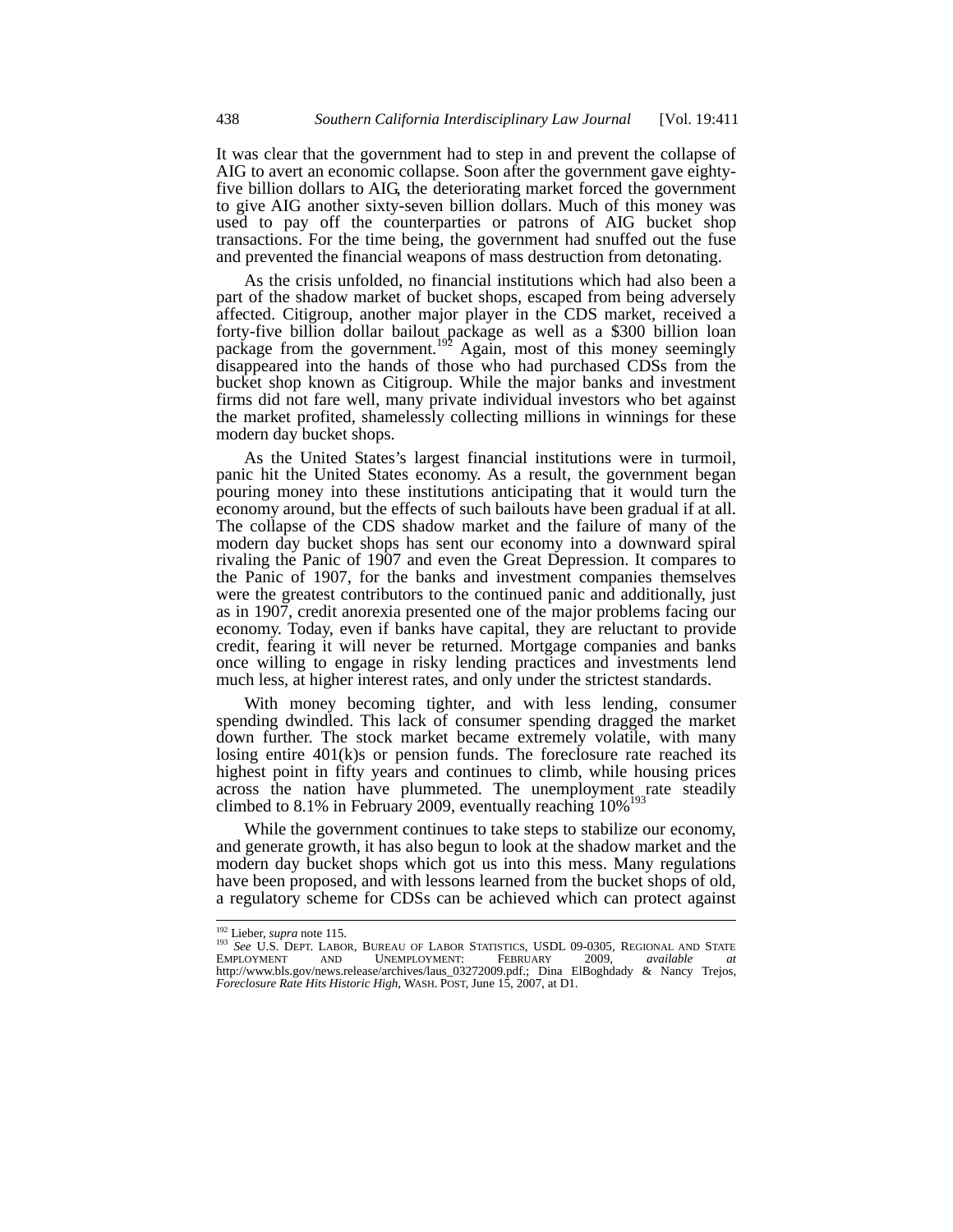the dangers of bucket shops and the shadow market, ensuring the future success of our economy.

## D. BRINGING TRANSPARENCY AND REGULATION TO A ONCE UNREGULATED SHADOW MARKET

While we neglected history once in resurrecting bucket shops through the CDS shadow market, it would be equally awful to ignore history again in attempting to solve the problem of the CDS shadow market and its modern day bucket shops. As the call for more regulation—or in the case of CDSs, any regulation at all—rings out from Congress we must be careful in establishing new regulations and taking drastic actions in the current fragile market.<sup>194</sup> The tendency during an economic crisis has been to allow the pendulum to swing in the direction of overregulation toward total oversight of the market. In many cases this can be even more detrimental to an already delicate market, by quashing growth and stifling investors, rather than rebuilding confidence in the market and aiding those most affected by the crisis. With these concerns in mind, it is, however, evident that the CDS market is in need of a regulatory scheme to bring about more transparency in this shadow market and the bucket shops it contains.

It is now recognized that no one fully understood the impact that CDSs had on our market. Currently, Congress is holding multiple hearings and forming committees to figure out what went wrong and what we should do. Before we can establish any regulations on CDSs, we must first gain a better knowledge of these financial instruments and their effects. Just as Congress and state legislatures analyzed bucket shops in the aftermath of the Panic of 1907, so too must our current government evaluate the CDS market. As we begin to take a look at CDSs, its shadow market, and the modern day bucket shops which fueled this market, their problems and effects will be revealed. Even the once staunch proponent of deregulation, Alan Greenspan, when dragged in front of the House and Senate said, "Credit default swaps, I think, have some serious problems. . . ."<sup>19</sup>

By better understanding the CDS market, we can better define the CDS transactions, for "the fate of the credit-default swap market will largely rest on how Congress defines these contracts in law."<sup>196</sup> CDSs are very unique financial instruments which carry risks and rewards different from any other. The governor of New York, David Patterson, announced in September of 2008 that CDS transactions would be defined as insurance, and would seek to apply the proper insurance regulations and requirements on each CDS contract.<sup>197</sup> While the swiftness of New York's attempt at regulating CDSs should be applauded, it is improper to place an existing regulatory scheme, such as insurance regulations, on a unique and complex

<sup>194</sup> *See* Shannon D. Harrington & Christine Richard, *Credit Swaps Move Closer to Regulation with N.Y. Plan*, 2008, Sept. 23, 2008,

http://www.bloomberg.com/apps/news?pid=20601087&refer=home&sid=akmnbe4McIsI.

<sup>&</sup>lt;sup>195</sup> *The Bet That Blew Up*, *supra* note 2.<br><sup>196</sup> David Cho & Zachary A. Goldfarb, *3 Agencies Vie for Oversight of Swaps Market*, WASH. POST, Oct. 21, 2008, at D1. <sup>197</sup> Harrington & Richard, *supra* note 194.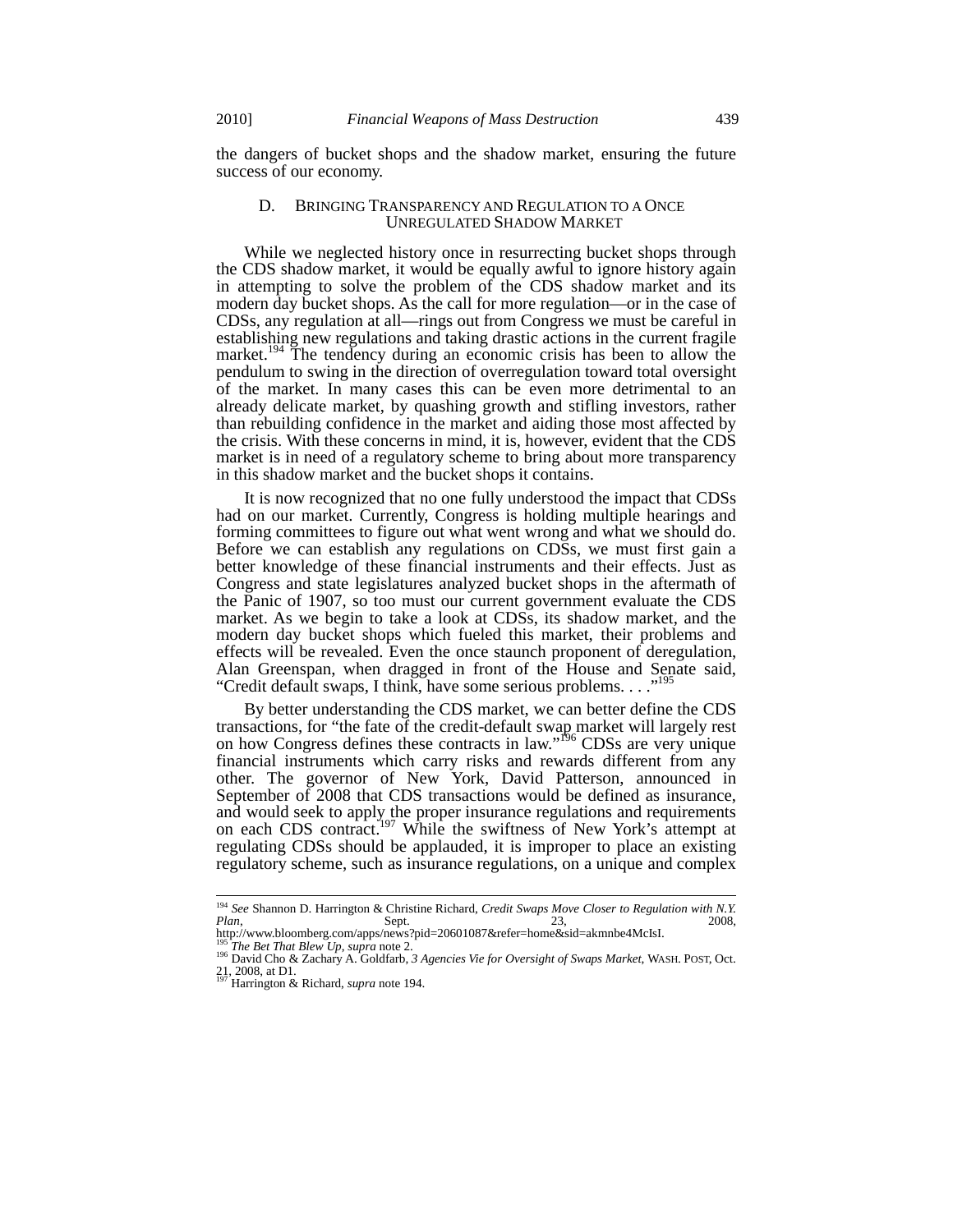financial instrument which has played such a central role in the fall of our economy.

While CDS transactions may share some of the qualities of an insurance contract, the reference entities from which people are buying protection against default differ greatly. Additionally, the role which CDSs play in our economy is much larger than the insurance contracts for which regulations were designed. As Tim Backshall, chief strategist of Credit Derivatives Research LLC stated about New York's plan for regulating CDS transactions, "These ad hoc actions are more likely to cause further dislocation than help any realignment and normalcy."<sup>198</sup> Whatever regulatory scheme Congress may devise, it must take into account the dangers and benefits of CDS transactions, protecting against the former and promoting the latter.

CDSs are not all bad, and as Christopher Cox, Chairman of the SEC states, "Credit-default swaps are not inherently good or evil. They play an important role in the smooth functioning of capital markets by allowing a broad range of institutional investors to manage the credit risks to which they are exposed."199 Our government after the Panic of 1907 was forced to draw a distinction between the legitimate speculation taking place in the markets and the illegitimate bucket shop transactions that were occurring. It must do this once again as it sorts through the CDS market evaluating the legitimate and illegitimate transactions that were occurring before this recent economic crisis.

Congress, after defining CDSs and analyzing its market, must select or create a proper agency or agencies and grant them the authority to regulate the market. An all hands on deck approach would be the best way to ensure the security and stability of the CDS market as we move into the future. The regulatory agencies from which Congress once removed regulatory power should now come together to regulate this market. The SEC is already spearheading the regulation of the CDS market.<sup>200</sup> There has been discussion amongst the SEC, the CFTC, the Federal Reserve Board, state institutions, and major CDS players to decide how to regulate the CDS market.<sup>201</sup> The more institutions which become involved in the process of establishing regulations on this market, the more seamless the regulatory scheme will be.

With the means of regulation established, we must next focus on the regulations that will be implemented to prevent the CDS market from growing out of control again. Transparency in the CDS market should be the most important goal of each regulation. Transparency is crucial in setting up a proper regulatory system which will turn the CDS market into

 $198$  *Id.* 

<sup>&</sup>lt;sup>199</sup> Christopher Cox, Op-Ed., *Swapping Secrecy for Transparency*, N.Y. TIMES, Oct. 19, 2008, at 12. <sup>200</sup> *Testimony Concerning Credit Default Swaps: Hearing Before the H. Comm. on Agriculture*, (2008)

<sup>[</sup>hereinafter *Testimony*] (statement of Erik Sirri, Director, Division of Trading and Markets U.S. Securities and Exchange Commission), *available at* http://www.sec.gov/news/testimony/2008/ts101508ers.htm.

<sup>201</sup> *Id.*; Cox, *supra* note 199.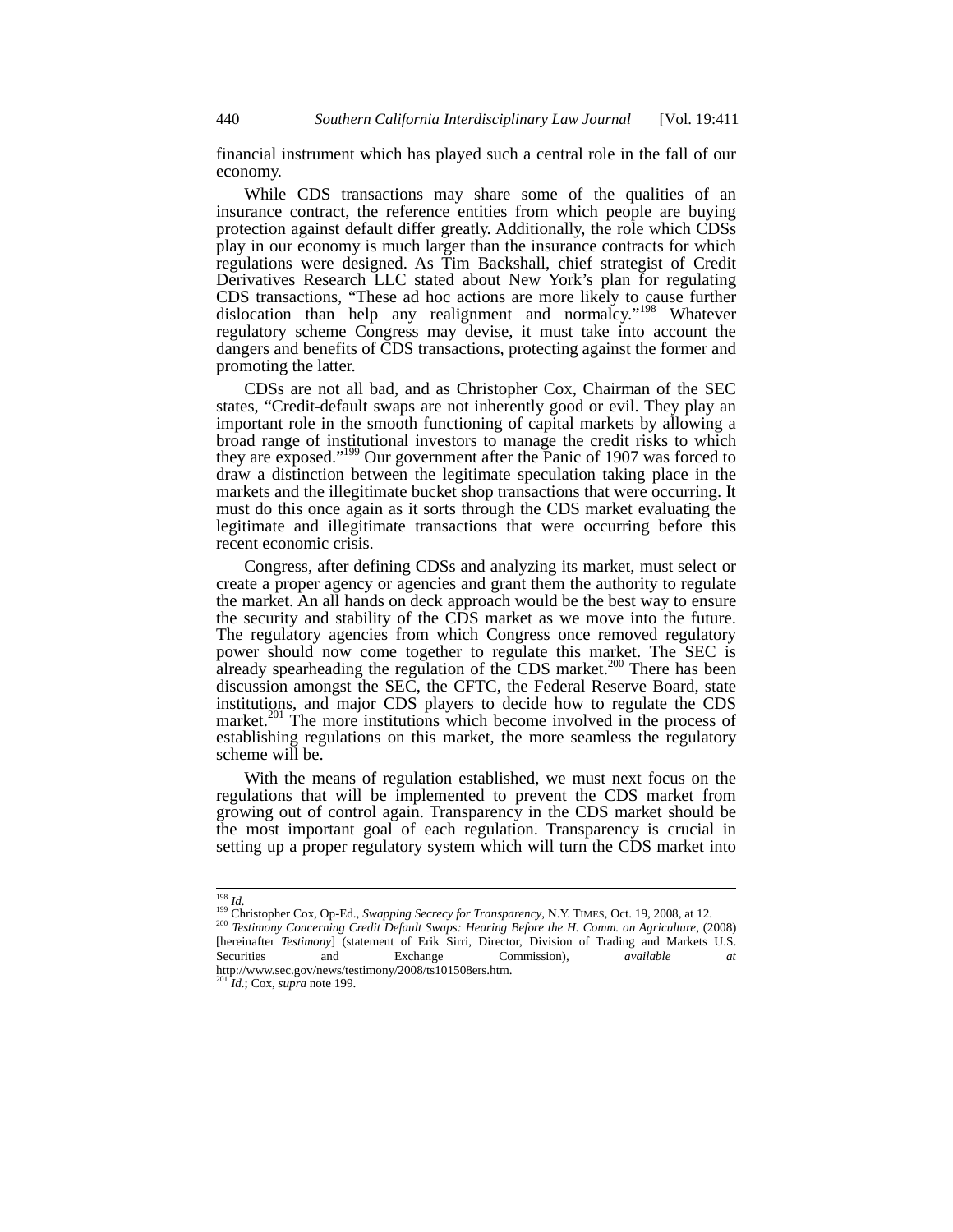a legitimate market as opposed to a shadow market.<sup>202</sup> The Chairman of the SEC agrees saying, "Transparency is a powerful antidote for what ails our capital markets . . . . By giving regulators the authority they need to bring the credit derivatives market into the sunshine, we can take a giant step forward in protecting our financial system and the well-being of every American."<sup>203</sup> The best way to create transparency is to force the CDS market into a single central clearinghouse or multiple clearinghouses. By doing so, each CDS transaction will be documented and the values of CDS contracts will be more easily assessed by those trading them.<sup>204</sup> As we have seen, a market that resides in the shadows hides the risks it creates and hides its effects on the overall economy.

In addition to transparency, a clearinghouse would provide an important requirement for all CDS transactions, the requirement that CDS traders maintain a sufficient amount of capital to cover each transaction should a default occur.<sup>205</sup> This would prevent a situation like the one we saw where companies were forced to declare bankruptcy because they could not cover their obligations. A clearinghouse could also act as a single counterparty to absorb a concentration of risk, "reducing the counterparty risks inherent in the CDS market, and thereby help[ing] to mitigate the potential systemic impacts."<sup>206</sup> The single counterparty could help prevent one market participant from destabilizing the entire market, as in the case of AIG. The central counterparty for the CDS market would act as the reliable backstop, a backstop that was not present in the previous CDS market.

Lastly, Congress should reenact the anti-bucket shop laws that it preempted with the CFMA of 2000. In doing so, the bucket shop transaction should be eliminated from the CDS market altogether, for it is here where the true evil lies. The gambling on the market brought it down, and should be prevented from ever happening again. To prevent further bucket shop transactions, the regulatory agencies overseeing the CDS market must make sure that those who purchase CDSs are doing so for the purpose of reallocating the credit risk of an asset they actually own. There can be no more empty transactions or pure speculation eroding the economy from within. When bucket shops were banned after the Panic of 1907, the legitimate markets were boosted with an influx of investors. A ban on CDS bucket shop transactions will ensure that the resources in this fifty to sixty trillion dollar market can be used to strengthen our economy and not simply bet on its overall success or failure. With regulations in place, a stable economic recovery will be secured and progress will be made in preventing a similar economic collapse.

<sup>202</sup> *Testimony*, *supra* note 200; Cho & Goldfarb, *supra* note 196; Cox, *supra* note 199; *Financial*  Markets in Crisis, supra note 124.<br><sup>203</sup> Cox, supra note 199.<br><sup>204</sup> Financial Markets in Crisis, supra note 124.<br><sup>205</sup> Cho & Goldfarb, supra note 196.<br><sup>206</sup> Testimony, supra note 200.